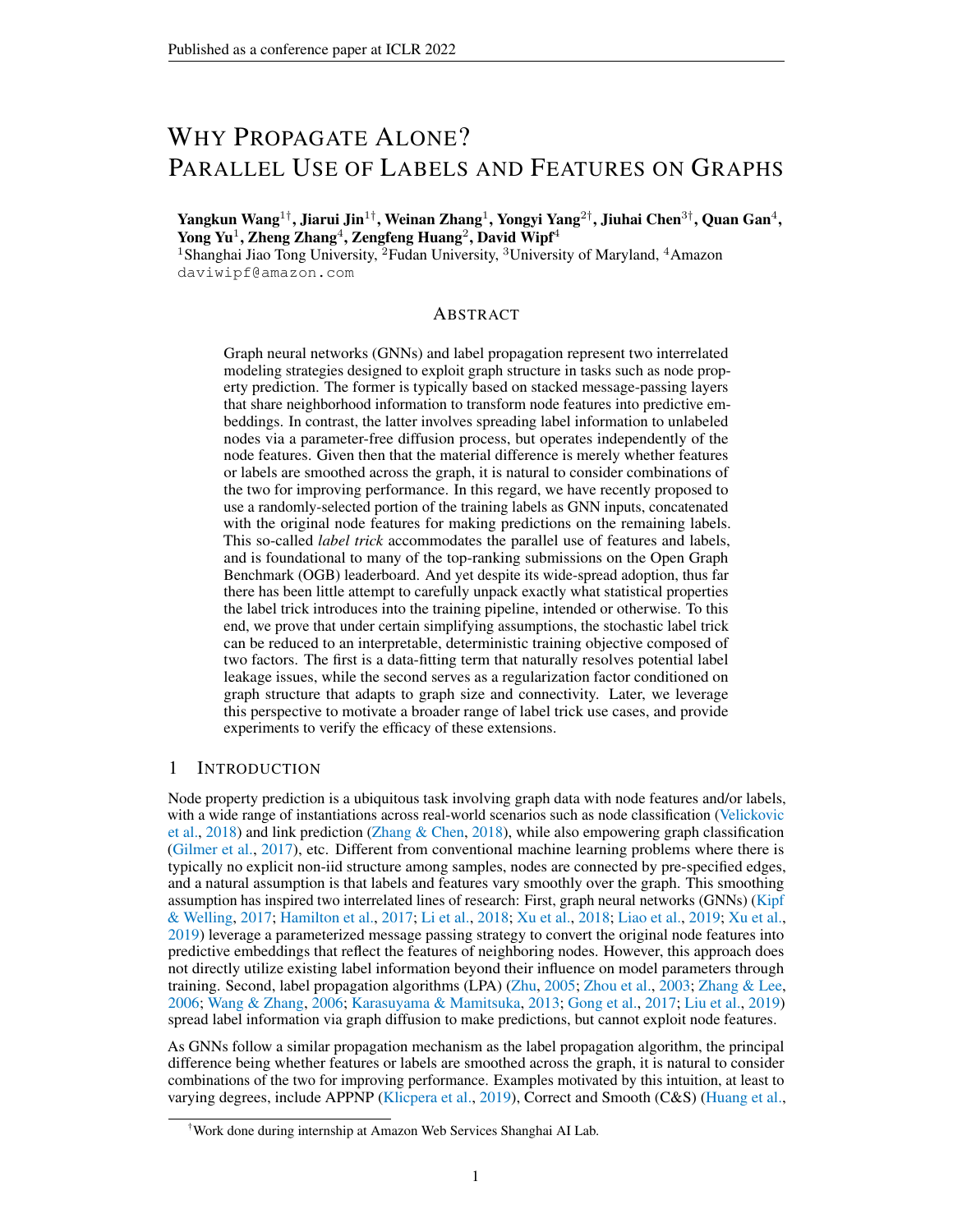<span id="page-1-0"></span>[2021\)](#page-9-7), GCN-LPA [\(Wang & Leskovec,](#page-10-10) [2020\)](#page-10-10), and TPN [\(Liu et al.,](#page-10-9) [2019\)](#page-10-9). While often effective, these methods are not all end-to-end trainable and easily paired with arbitrary GNN architectures. And in a related fashion [Jia & Benson](#page-9-8) [\(2021\)](#page-9-8) introduce an elegant generative framework that unifies LPA and GNNs, although the parallel propagation of both features and labels is not explicitly considered.

Among these various combination strategies, our previously proposed *label trick* [\(Wang et al.,](#page-10-11) [2021\)](#page-10-11) has enjoyed widespread success in facilitating the parallel use of node features and labels via a stochastic label splitting technique. In brief, the basic idea is to use a randomly-selected portion of the training labels as GNN inputs, concatenated with the original node features for making predictions on the remaining labels during each mini-batch. The ubiquity of this simple label trick is evidenced by its adoption across numerous GNN architectures and graph benchmarks [\(Sun & Wu,](#page-10-12) [2020;](#page-10-12) [Kong](#page-9-9) [et al.,](#page-9-9) [2020;](#page-9-9) [Shi et al.,](#page-10-13) [2021;](#page-10-13) [Li et al.,](#page-9-10) [2021\)](#page-9-10). And with respect to practical performance, this technique is foundational to many of the top-ranking submissions on the Open Graph Benchmark (OGB) leaderboard [\(Hu et al.,](#page-9-11) [2020\)](#page-9-11). For example, at the time of this submission, the top 10 results spanning multiple research teams all rely on the label trick, as do the top 3 results from the recent KDDCUP 2021 Large-Scale Challenge MAG240M-LSC [\(Hu et al.,](#page-9-12) [2021\)](#page-9-12).

And yet despite its far-reaching adoption, thus far the label trick has been motivated primarily as a training heuristic without a strong theoretical foundation. Moreover, many aspects of its underlying operational behavior have not been explored, with non-trivial open questions remaining. For example, while originally motivated from a stochastic perspective, is the label trick reducible to a more transparent deterministic form that is amenable to interpretation and analysis? Similarly, are there any indirect regularization effects with desirable (or possibly undesirable) downstream consequences? And how do the implicit predictions applied by the model to test nodes during the stochastic training process compare with the actual deterministic predictions used during inference? If there is a discrepancy, then the generalization ability of the model could be compromised. And finally, are there natural use cases for the label trick that have so far flown under the radar and been missed? We take a step towards answering these questions via the following two primary contributions:

- We prove that in certain restricted settings, the original *stochastic* label trick can be reduced to an interpretable, *deterministic* training objective composed of two terms: (1) a data-fitting term that naturally resolves potential label leakage issues and maintains consistent predictions during training and inference, and (2) a regularization factor conditioned on graph structure that adapts to graph size and connectivity. Furthermore, complementary experiments applying the label trick to a broader class of graph neural network models corroborate that similar effects exists in more practical real-world settings, consistent with our theoretical findings.
- Although in prior work the label trick has already been integrated within a wide variety of GNN models, we introduce novel use-cases motivated by our analysis. This includes exploiting the label trick to: (i) train simple end-to-end variants of label propagation and C&S, and (ii) replace stochastic use cases of the label trick with more stable, deterministic analogues that are applicable to GNN models with linear propagation layers such as SGC [\(Wu et al.,](#page-10-14) [2019\)](#page-10-14), TWIRLS [\(Yang](#page-10-15) [et al.,](#page-10-15) [2021\)](#page-10-15) and SIGN [\(Frasca et al.,](#page-9-13) [2020\)](#page-9-13). Empirical results on node classification benchmarks verify the efficacy of these simple enhancements.

Collectively, these efforts establish a more sturdy foundation for the label trick, and in doing so, help to ensure that it is not underutilized.

# 2 BACKGROUND

Consider an undirected graph  $G = (V, E)$  with  $n = |V|$  nodes, the node feature matrix is denoted by  $X \in \mathbb{R}^{n \times d}$  and the label matrix of the nodes is denoted by  $Y \in \mathbb{R}^{n \times c}$ , with d and c being the number of channels of features and labels, respectively. Let  $A$  be the (unweighted) adjacency matrix,  $D$  the degree matrix and  $S = D^{-\frac{1}{2}}AD^{-\frac{1}{2}}$  the symmetric normalized adjacency matrix. The symmetric normalized Laplacian L can then be formulated as  $L = I_n - S$ . We also define a training mask matrix as  $\bm{M}_{tr} = \begin{pmatrix} \bm{I}_m & \bm{0} \\ \bm{0} & \bm{0} \end{pmatrix}_{n \times n}$ , where w.l.o.g. we are assuming that the first  $m$  nodes, denoted  $\mathcal{D}_{tr}$ , form the training dataset. We use P to denote a *propagation matrix*, where the specific P will be described in each context.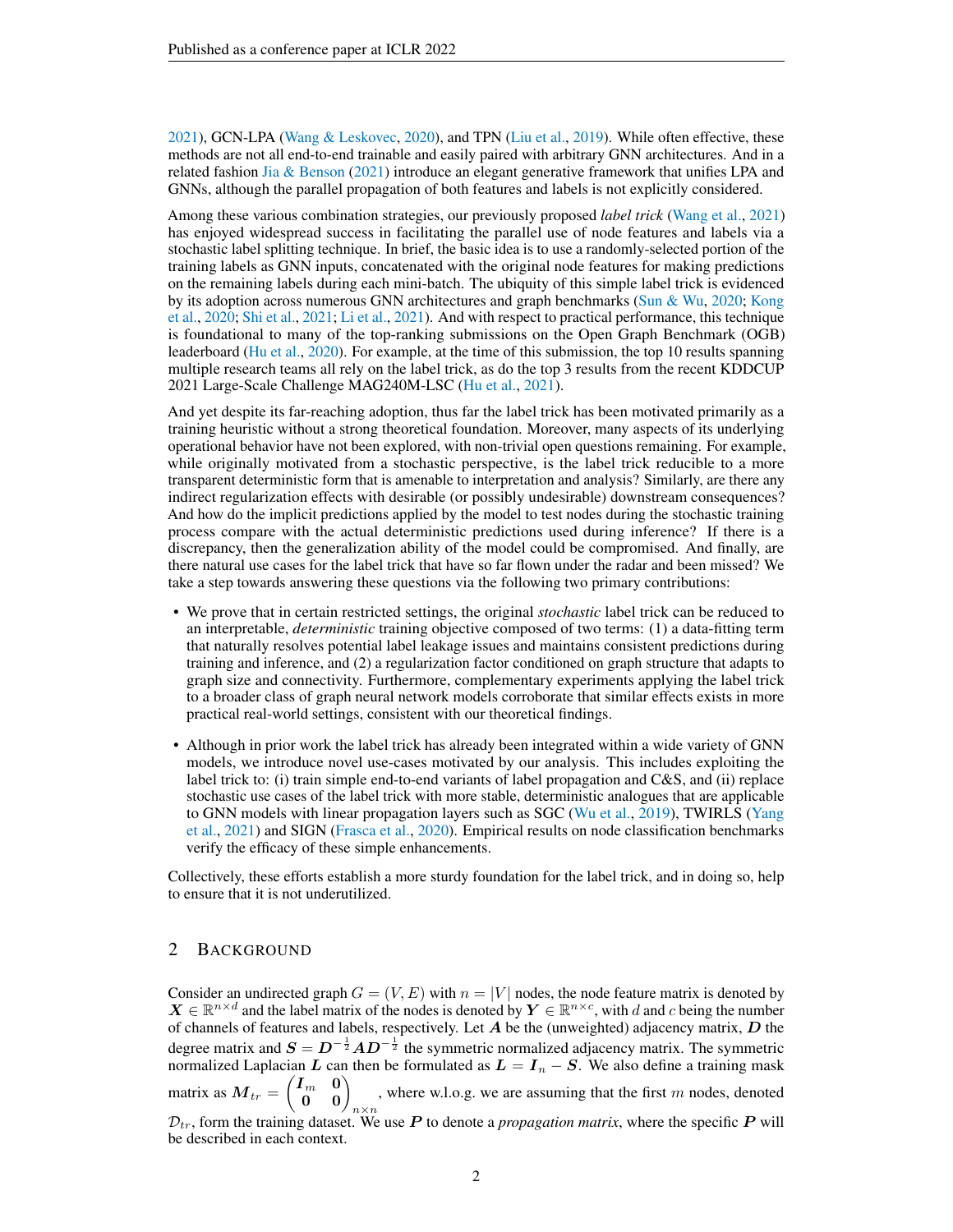#### <span id="page-2-2"></span><span id="page-2-1"></span>2.1 LABEL PROPAGATION ALGORITHM

Label propagation is a semi-supervised algorithm that predicts unlabeled nodes by propagating the observed labels across the edges of the graph, with the underlying smoothness assumption that two nodes connected by an edge are likely to share the same label. Following [Zhou et al.](#page-10-6) [\(2003\)](#page-10-6); [Yang](#page-10-15) [et al.](#page-10-15) [\(2021\)](#page-10-15), the implicit energy function of label propagation is given by

<span id="page-2-3"></span>
$$
E(\boldsymbol{F}) = (1 - \lambda) \|\boldsymbol{F} - \boldsymbol{Y}_{tr}\|_2^2 + \lambda \operatorname{tr}[\boldsymbol{F}^\top \boldsymbol{L} \boldsymbol{F}], \tag{1}
$$

where F is the smoothed labels,  $Y_{tr} = M_{tr}Y$  is the label matrix of training nodes, and  $\lambda \in (0, 1)$ is a regularization coefficient that determines the trade-off between the two terms. The first term is a *fitting constraint*, with the intuition that the predictions of a good classifier should remain close to the initial label assignments, while the second term introduces a *smoothness constraint*, which favors similar predictions between neighboring nodes in the graph.

It is not hard to derive that the closed-formed optimal solution of this energy function is given by  $\mathbf{F}^* = \mathbf{P}\mathbf{Y}$ , where  $\mathbf{P} = (1 - \lambda)(\mathbf{I}_n - \lambda \mathbf{S})^{-1}$ . However, since the stated inverse is impractical to compute for large graphs,  $PY$  is often approximated in practice via  $P \approx (1 - \lambda) \sum_{i=0}^{k} \lambda^{i} S^{i} Y$ . From this expression, it follows that F can be estimated by the more efficient iterations  $F^{(k+1)}$  =  $\lambda \mathbf{S} \mathbf{F}^{(k)} + (1 - \lambda) \mathbf{F}^{(0)}$ , where  $\mathbf{F}^{(0)} = \mathbf{Y}_{tr}$  and for each k, S smooths the training labels across the edges of the graph.

### 2.2 GRAPH NEURAL NETWORKS FOR PROPAGATING NODE FEATURES

In contrast to the propagation of labels across the graph, GNN models transform and propagate node features using a series of feed-forward neural network layers. Popular examples include GCN [\(Kipf & Welling,](#page-9-1) [2017\)](#page-9-1), GraphSAGE [\(Hamilton et al.,](#page-9-2) [2017\)](#page-9-2), GAT [\(Velickovic et al.,](#page-10-0) [2018\)](#page-10-0), and GIN [\(Xu et al.,](#page-10-4) [2019\)](#page-10-4). For instance, the layer-wise propagation rule of GCN can be formulated as  $X^{(k+1)} = \sigma(SX^{(k)}W^{(k)})$  where  $\sigma(\cdot)$  is an activation function such as ReLU,  $X^{(k)}$  is the k-th layer node representations with  $X^{(0)} = X$ , and  $W^{(k)}$  is a trainable weight matrix of the k-th layer. Compared with label propagation, GNNs can sometimes exhibit a more powerful generalization capability via the interaction between discriminative node features and trainable weights.

#### 2.3 COMBINING LABEL AND FEATURE PROPAGATION

While performing satisfactorily in many circumstances, GNNs only indirectly incorporate groundtruth training labels via their influence on the learned model weights. But these labels are not actually used during inference, which can potentially degrade performance relative to label propagation, especially when the node features are noisy or unreliable. Therefore, it is natural to consider the combination of label *and* feature propagation to synergistically exploit the benefits of both as has been proposed in [Klicpera et al.](#page-9-6) [\(2019\)](#page-9-6); [Liu et al.](#page-10-9) [\(2019\)](#page-10-9); [Wang & Leskovec](#page-10-10) [\(2020\)](#page-10-10); [Wang et al.](#page-10-11) [\(2021\)](#page-10-11); [Shi et al.](#page-10-13) [\(2021\)](#page-10-13); [Huang et al.](#page-9-7) [\(2021\)](#page-9-7).

One of the most successful among these hybrid methods is our previously proposed *label trick* [\(Wang](#page-10-11) [et al.,](#page-10-11) [2021\)](#page-10-11), which can be conveniently retrofitted within most standard GNN architectures while facilitating the parallel propagation of labels and features in an end-to-end trainable fashion. As mentioned previously, a number of top-performing GNN pipelines have already adopted this trick, which serves to establish its widespread relevance [\(Sun & Wu,](#page-10-12) [2020;](#page-10-12) [Kong et al.,](#page-9-9) [2020;](#page-9-9) [Li et al.,](#page-9-10) [2021;](#page-9-10) [Shi et al.,](#page-10-13) [2021\)](#page-10-13) and motivates our investigation of its properties herein. To this end, we formally define the label trick as follows:

Definition 1 (label trick) *The label trick is based on creating random partitions of the training data* as in  $\mathcal{D}_{tr} = \mathcal{D}_{in} \cup \mathcal{D}_{out}$  and  $\mathcal{D}_{in} \cap \mathcal{D}_{out} = \emptyset$ , where node labels from  $\mathcal{D}_{in}$  are concatenated with the *original features* X *and provided as GNN inputs (for nodes not in* Din *zero-padding is used), while the labels from* Dout *serve in the traditional role as supervision. The resulting training objective then becomes*

<span id="page-2-0"></span>
$$
\mathop{\mathbb{E}}_{\text{splits}}\Big[\sum_{i\in\mathcal{D}_{out}}\ell\big(\mathbf{y}_i,\,f\left[\mathbf{X},\mathbf{Y}_{in};\mathbf{\mathcal{W}}\right]_i\big)\Big] \tag{2}
$$

where  $\mathbf{Y}_{in} \in \mathbb{R}^{n \times c}$ , is defined row-wise as  $\mathbf{y}_{in,i} = \begin{cases} \mathbf{y}_i & \text{if } i \in \mathcal{D}_{in} \\ \mathbf{0} & \text{otherwise} \end{cases}$  for all i, the function  $f(\mathbf{X}, \mathbf{Y}_{in}; \mathbf{W})$  represents a message-passing neural network with parameter *nation of* X and  $\hat{Y}_{in}$  as inputs, and  $\ell(\cdot, \cdot)$  denotes a point-wise loss function over one sample/node. At inference time, we then use the deterministic predictor  $f[\bm{X},\bm{Y}_{tr};\bm{\mathcal{W}}]_i$  for all test nodes  $i \notin \mathcal{D}_{tr}.$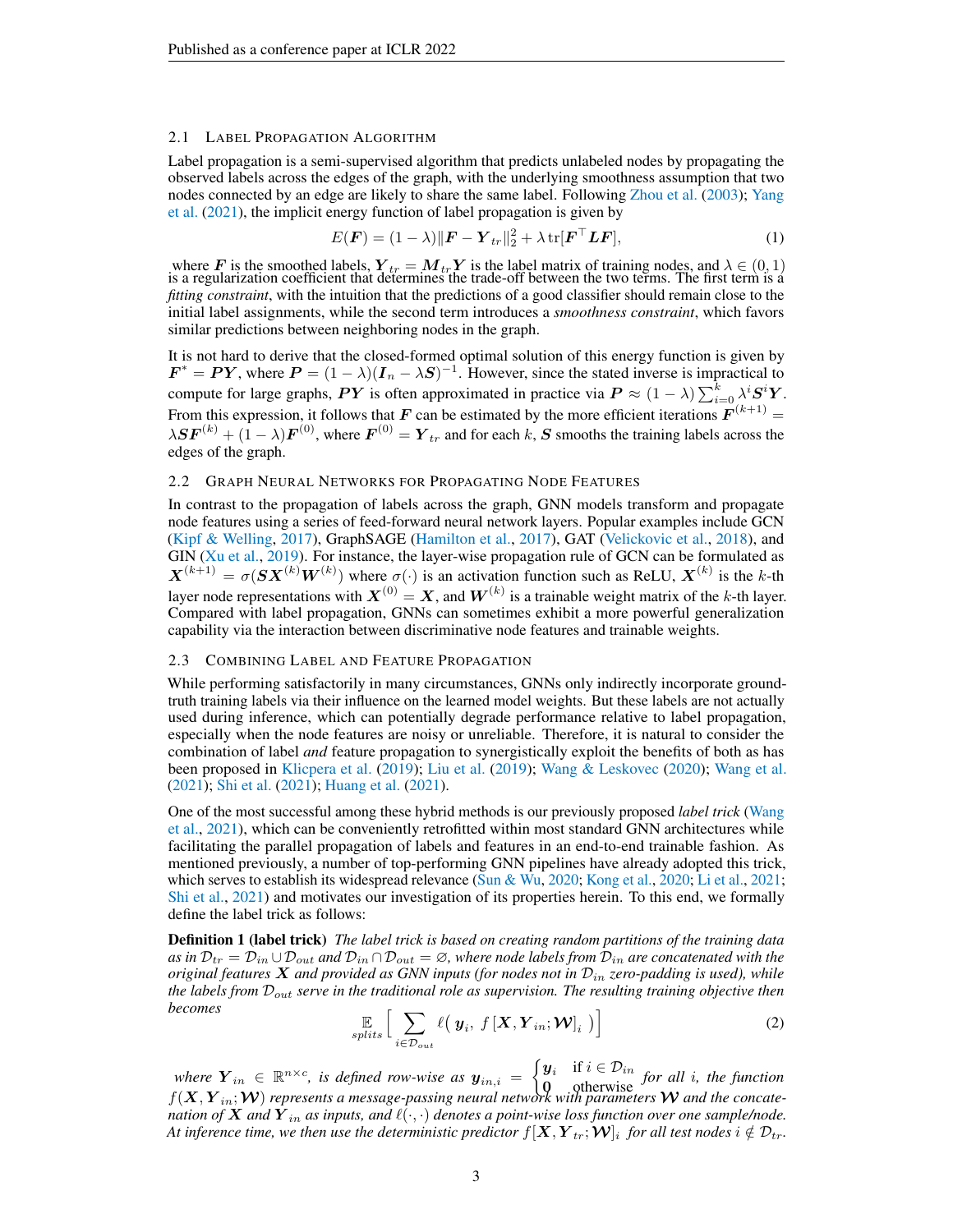# <span id="page-3-8"></span><span id="page-3-7"></span>3 RELIABLE RANDOMNESS THOUGH THE LABEL TRICK

Despite its widespread adoption, the label trick has thus far been motivated as merely a training heuristic without formal justification. To address this issue, we will now attempt to quantify the induced regularization effect that naturally emerges when using the label trick. However, since the formal analysis of deep networks is challenging, we initially adopt the simplifying assumption that the function f from  $(2)$  is linear, analogous to the popular SGC model from [Wu et al.](#page-10-14) [\(2019\)](#page-10-14). For simplicity of exposition, in Sections [3.1](#page-3-0) and [3.2](#page-3-1) we will consider the case where no node features are present to isolate label-trick-specific phenomena. Later in Sections [3.3](#page-4-0) and [3.4](#page-5-0) we will reintroduce node features to present our general results, as well as considering nonlinear extensions.

#### <span id="page-3-0"></span>3.1 LABEL TRICK WITHOUT NODE FEATURES

Assuming no node features  $X$ , we begin by considering the deterministic node label loss

<span id="page-3-2"></span>
$$
\mathcal{L}(\boldsymbol{W}) = \sum_{i \in \mathcal{D}_{tr}} \ell(\boldsymbol{y}_i, [\boldsymbol{P} \boldsymbol{Y}_{tr} \boldsymbol{W}]_i), \tag{3}
$$

where  $[\;\cdot\;]_i$  indicates the *i*-th row of a matrix  $PY_{tr}W$  is a linear predictor akin to SGC, but with only the zero-padded training label matrix  $Y_{tr}$  as an input. Additionally, P here can in principle be any reasonable propagation matrix, not necessarily the one associated with the original label propagation algorithm. However, directly employing [\(3\)](#page-3-2) for training suffers from potential label leakage issues given that a simple identity mapping suffices to achieve the minimal loss at the expense of accurate generalization to test nodes. Furthermore, there exists an inherent asymmetry between the predictions computed for training nodes, where the corresponding labels are also used as inputs to the model, and the predictions for testing nodes where no labels are available.

At a conceptual level, these issues can be resolved by the label trick, in which case we introduce random splits of  $\mathcal{D}_{tr}$  and modify [\(3\)](#page-3-2) to

<span id="page-3-3"></span>
$$
\mathcal{L}(\boldsymbol{W}) = \mathop{\mathbb{E}}_{\substack{\text{splits}}}\Big[\sum_{i \in \mathcal{D}_{out}} \ell(\boldsymbol{y}_i, [\boldsymbol{P} \boldsymbol{Y}_{in} \boldsymbol{W}]_i)\Big]. \tag{4}
$$

For each random split, the resulting predictor only includes the label information of  $\mathcal{D}_{in}$  (through  $Y_{in}$ ), and thus there is no unresolved label leakage issue when predicting the labels of  $\mathcal{D}_{out}$ . In practice, we typically sample the splits by assigning a given node to  $\mathcal{D}_{in}$  with some probability  $\alpha \in$  $(0, 1)$ ; otherwise the node is set to  $\mathcal{D}_{out}$ . It then follows that  $\mathbb{E}[|\mathcal{D}_{in}|] = \alpha |\mathcal{D}_{tr}|$  and  $\mathbb{E}[Y_{in}] = \alpha Y_{tr}$ .

#### <span id="page-3-1"></span>3.2 SELF-EXCLUDED SIMPLIFICATION OF THE LABEL TRICK

Because there exists an exponential number of different possible random splits, for analysis purposes (with later practical benefits as well) we first consider a simplified one-versus-all case whereby we enforce that  $|\mathcal{D}_{out}| = 1$  across all random splits, with each node landing with equal probability in  $\mathcal{D}_{out}$ . In this situation, the objective function from [\(4\)](#page-3-3) can be re-expressed more transparently without any expectation as

<span id="page-3-6"></span>
$$
\mathcal{L}(\boldsymbol{W}) = \underset{\boldsymbol{v}}{\mathbb{E}} \left[ \sum_{i \in \mathcal{D}_{out}} \ell(\boldsymbol{y}_i, \, [\boldsymbol{P} \boldsymbol{Y}_{in} \boldsymbol{W}]_i) \right] = \underset{\boldsymbol{v}}{\mathbb{E}} \left[ \sum_{i \in \mathcal{D}_{out}} \ell(\boldsymbol{y}_i, \, [\boldsymbol{P} (\boldsymbol{Y}_{tr} - \boldsymbol{Y}_i) \boldsymbol{W}]_i) \right]
$$
\n
$$
= \frac{1}{|\mathcal{D}_{tr}|} \sum_{i \in \mathcal{D}_{tr}} \ell(\boldsymbol{y}_i, \, [(\boldsymbol{P} - \boldsymbol{C}) \boldsymbol{Y}_{tr} \boldsymbol{W}]_i), \tag{5}
$$

where  $Y_i$  represents a matrix that shares the *i*-th row of Y and pads the rest with zeros, and  $C = diag(P)$ . This then motivates the revised predictor given by

<span id="page-3-4"></span>
$$
f(\boldsymbol{Y}_{tr}; \boldsymbol{W}) = (\boldsymbol{P} - \boldsymbol{C})\boldsymbol{Y}_{tr}\boldsymbol{W}.
$$
\n<sup>(6)</sup>

Remark 1 *From this expression we observe the intuitive role that* C *plays in blocking the direct pathway between each training node input label to the output predicted label for that same node. In this way the predictor propagates the labels of each training node excluding itself, and for both training and testing nodes alike, the predicted label of a node is only a function of other node labels. This resolves the asymmetry mentioned previously with respect to the predictions from [\(3\)](#page-3-2).*

<span id="page-3-5"></span>Remark 2 *It is generally desirable that a candidate model produces the same predictions on test nodes during training and inference to better ensure proper generalization. Fortunately, this is in fact the case when applying [\(6\)](#page-3-4), which on test nodes makes the same predictions as label propagation. To see this, note that*  $M_{te}(P-C)Y_{tr} = M_{te}PY_{tr}$ , where  $M_{te} = I_n - M_{tr}$  is the diagonal mask *matrix of test nodes and*  $PY_{tr}$  *is the original label propagation predictor.*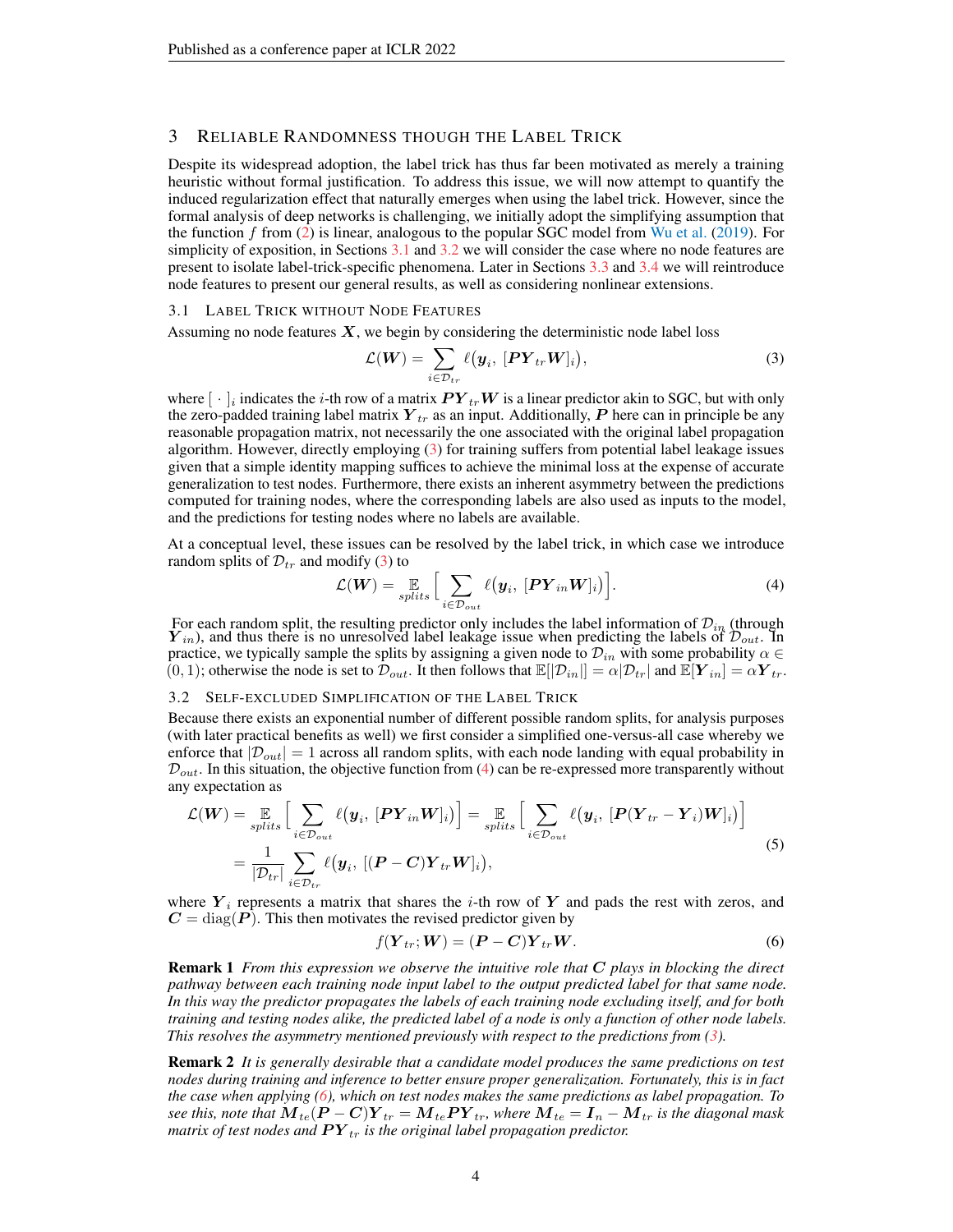Although ultimately [\(6\)](#page-3-4) will serve as a useful analysis tool below, it is also possible to adopt this predictor in certain practical settings. In this regard,  $C$  can be easily computed with the same computational complexity as is needed to approximate  $P$  as discussed in Section [2.1](#page-2-1) (and for alternative propagation operators that are available explicitly, e.g., the normalized adjacency matrix,  $C$  is directly available).

### <span id="page-4-0"></span>3.3 FULL EXECUTION OF THE LABEL TRICK AS A REGULARIZER

We are now positioned to extend the self-excluded simplification of the label trick to full execution with arbitrary random sampling, as well as later, the reintroduction of node features. For this purpose, we first define  $\bm{Y}_{out} = \bm{Y}_{tr} - \bm{Y}_{in}$ , and also rescale by a factor of  $1/\alpha$  to produce  $\bm{Y}_{in} = \bm{Y}_{in}/\alpha$ . The latter allows us to maintain a consistent mean and variance of the predictor across different sampling probabilities.

Assuming a mean square error (MSE) loss as computed for each node via  $\ell(y, \hat{y}) = ||y - \hat{y}||_2^2$  (later we consider categorical cross-entropy), our overall objective is to minimize we consider categorical cross-entropy), our overall objective is to minimize

<span id="page-4-1"></span>
$$
\mathcal{L}(\boldsymbol{W}) = \mathop{\mathbb{E}}_{\text{splits}} \left[ \sum_{i \in \mathcal{D}_{\text{out}}} \ell(\boldsymbol{y}_i, \, [\boldsymbol{P}\widetilde{\boldsymbol{Y}}_{in}\boldsymbol{W}]_i) \right] = \mathop{\mathbb{E}}_{\text{splits}} \left[ \|\boldsymbol{Y}_{\text{out}} - \boldsymbol{M}_{\text{out}} \boldsymbol{P}\widetilde{\boldsymbol{Y}}_{in}\boldsymbol{W}\|_F^2 \right],\tag{7}
$$

where  $M_{out}$  is a diagonal mask matrix defined such that  $Y_{out} = M_{out}Y = Y_{tr} - Y_{in}$  and the random splits follow a node-wise Bernoulli distribution with parameter  $\alpha$  as discussed previously. We then have the following:

<span id="page-4-2"></span>**Theorem 1** *Define* 
$$
\mathbf{\Gamma} = \left(\text{diag}(\mathbf{P}^T \mathbf{P}) - \mathbf{C}^T \mathbf{C}\right)^{\frac{1}{2}} \mathbf{Y}_{tr}
$$
. Then the label trick loss from (7) satisfies\n
$$
\frac{1}{1 - \alpha} \mathbb{E}_{\text{splits}} \left[ \|\mathbf{Y}_{out} - \mathbf{M}_{out} \mathbf{P} \tilde{\mathbf{Y}}_{in} \mathbf{W} \|^2_F \right] = \|\mathbf{Y}_{tr} - \mathbf{M}_{tr} (\mathbf{P} - \mathbf{C}) \mathbf{Y}_{tr} \mathbf{W} \|^2_F + \frac{1 - \alpha}{\alpha} \|\mathbf{\Gamma} \mathbf{W} \|^2_F.
$$
\n(8)

Note that  $(\text{diag}(\boldsymbol{P}^T\boldsymbol{P}) - \boldsymbol{C}^T\boldsymbol{C})$  is a positive semi-definite diagonal matrix, and hence its real square root will always exist. Furthermore, we can extend this analysis to include node features by incorporating the SGC-like linear predictor  $P X W_x$  such that Theorem [1](#page-4-2) can then naturally be generalized as follows:

<span id="page-4-3"></span>**Corollary 1** Under the same conditions as Theorem [1,](#page-4-2) if we add the node feature term  $P X W_x$  to *the label-based predictor from [\(7\)](#page-4-1), we have that*

<span id="page-4-4"></span>
$$
\frac{1}{1-\alpha} \mathop{\mathbb{E}}_{splits} \left[ \|\boldsymbol{Y}_{out} - \boldsymbol{M}_{out} \boldsymbol{P} \boldsymbol{X} \boldsymbol{W}_{x} - \boldsymbol{M}_{out} \boldsymbol{P} \boldsymbol{\tilde{Y}}_{in} \boldsymbol{W}_{y} \|_{F}^{2} \right]
$$
\n
$$
= \|\boldsymbol{Y}_{tr} - \boldsymbol{M}_{tr} \boldsymbol{P} \boldsymbol{X} \boldsymbol{W}_{x} - \boldsymbol{M}_{tr} (\boldsymbol{P} - \boldsymbol{C}) \boldsymbol{Y}_{tr} \boldsymbol{W}_{y} \|_{F}^{2} + \frac{1-\alpha}{\alpha} \|\boldsymbol{\Gamma} \boldsymbol{W}_{y} \|_{F}^{2}.
$$
\n(9)

The details of the proofs of Theorem [1](#page-4-3) and Corollary 1 are provided in Appendix [B.1.](#page-12-0) This then effectively leads to the more general, feature and label aware predictor

<span id="page-4-5"></span>
$$
f(\mathbf{X}, \mathbf{Y}_{tr}; \mathbf{W}) = \mathbf{P}\mathbf{X}\mathbf{W}_x + (\mathbf{P} - \mathbf{C})\mathbf{Y}_{tr}\mathbf{W}_y, \tag{10}
$$

where  $W = \{W_x, W_y\}$ . These theoretical results reveal a number of interesting properties regarding how the label trick behaves, which we summarize as follows:

Remark 3 *Although the original loss involves an expectation over random data splits that is somewhat difficult to interpret, based on [\(9\)](#page-4-4), the label trick can be interpreted as inducing a deterministic objective composed of two terms: (i) The error accrued when combining the original node features with the self-excluded label propagation predictor from [\(6\)](#page-3-4) to mitigate label leakage, and (ii) An additional graph-dependent regularization factor on the model weights associated with the labels that depends on*  $\alpha$  *(more on this below). We can also easily verify from [\(10\)](#page-4-5) that the model applies the same prediction to test nodes during both training and inference, consistent with Remark [2.](#page-3-5)*

<span id="page-4-6"></span>Remark 4 *If the graph has no edges, then there is no chance for overfitting to labels and*  $\left(\text{diag}(\boldsymbol{P}^T\boldsymbol{P})-\boldsymbol{C}^T\boldsymbol{C}\right)^{\frac{1}{2}}=0$  shuts off the superfluous regularization. In contrast, for a fully *connected graph, the value of* Γ *can be significantly larger, which can potentially provide a beneficial regularization effect. Additionally, given that* Γ *also grows larger with graph size (assuming edges* grow as well),  $\|\mathbf{\Gamma} \bm{W}_y\|_F^2$  scales proportionately with the data fitting term, which is generally expected *to increase linearly with the number of nodes. Hence [\(9\)](#page-4-4) is naturally balanced to problem size.*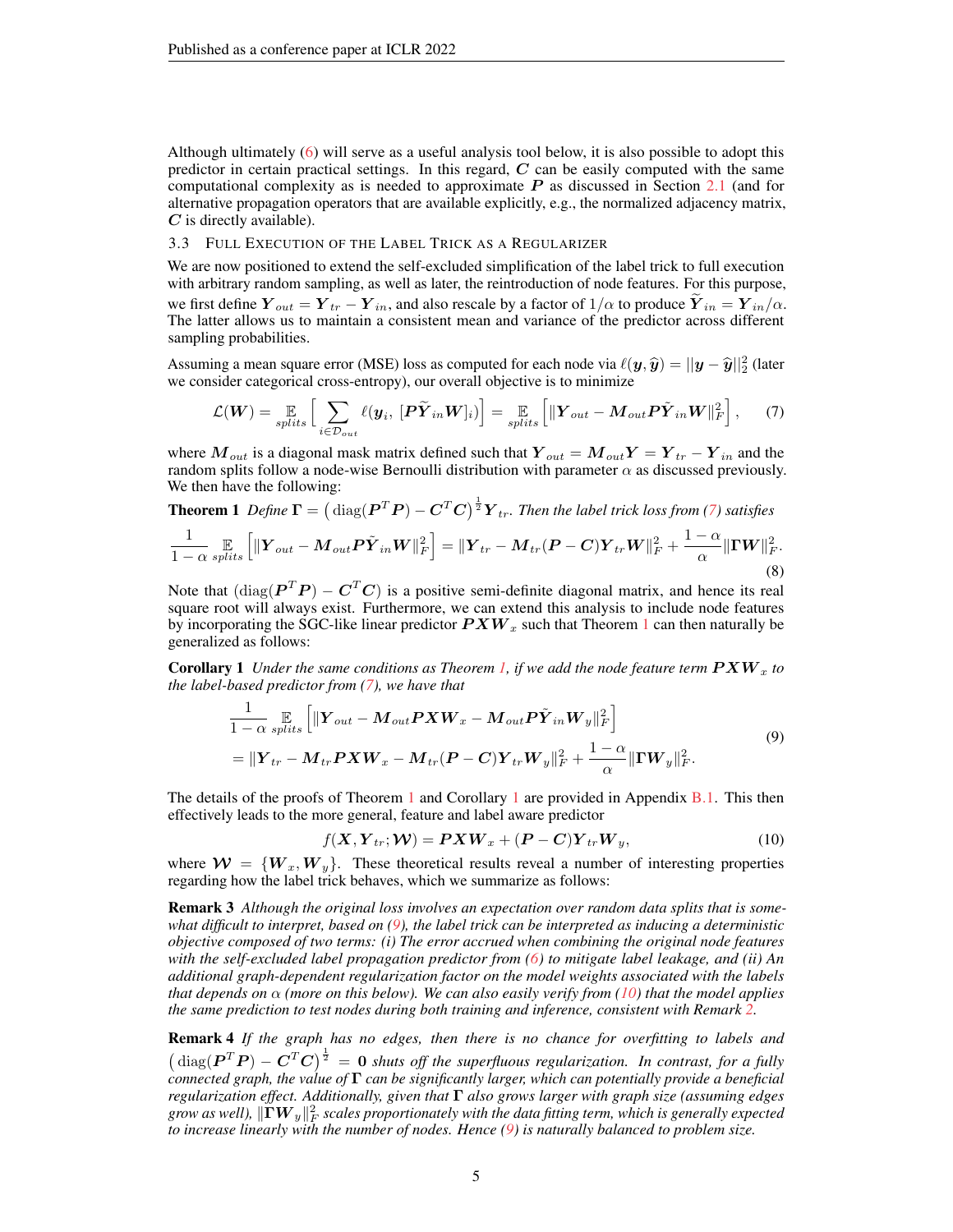<span id="page-5-2"></span>**Remark 5** *The splitting probability*  $\alpha$  *in* [\(9\)](#page-4-4) *controls the regularization strength. Specifically, when* α *tends to zero, fewer labels are used as input to predict a large number of output labels, which may be less reliable, and corresponds with adding a larger regularization effect. Additionally, it means placing more emphasis on the original node features and downplaying the importance of the labels as input in [\(9\)](#page-4-4), which explains the addition of a penalty on*  $W_y$ . Conversely, when  $\alpha$  *tends to one, more labels are used as input to predict the output and the model approaches the deterministic self-excluded label trick. Specifically, for random splits where*  $|\mathcal{D}_{out}| = 1$ *, the loss mimics one random term from the self-excluded label trick summation, while for the splits when*  $|\mathcal{D}_{out}| = 0$ , the contribution to the *expectation is zero and therefore does not influence the loss. Splits with*  $|\mathcal{D}_{out}| > 1$  *will have very low probability, so this situation naturally corresponds with canceling out the regularization term. Later in Section [3.4](#page-5-0) we will extend these observations to general nonlinear models.*

We now turn to the categorical cross-entropy loss, which is more commonly applied to node classification problems. While we can no longer compute closed-form simplifications as we could with MSE, it is nonetheless possible to show that the resulting objective when using the original label trick is an upper bound on the analogous objective from the self-excluded label trick. More specifically, we have the following (see Appendix  $B.3$  for the proof):

<span id="page-5-3"></span>Theorem 2 *Under the same conditions as in Theorem [1](#page-4-2) and Corollary [1,](#page-4-3) if we replace the MSE loss with categorical cross-entropy we obtain the bound*

$$
\frac{1}{1-\alpha} \mathop{\mathbb{E}}_{\text{splits}} \left[ CE_{\mathcal{D}_{out}}(\boldsymbol{Y}_{out}, \boldsymbol{P} \boldsymbol{X} \boldsymbol{W}_{x} + \boldsymbol{P} \tilde{\boldsymbol{Y}}_{in} \boldsymbol{W}_{y}) \right] \geq CE_{\mathcal{D}_{tr}}(\boldsymbol{Y}_{tr}, \boldsymbol{P} \boldsymbol{X} \boldsymbol{W}_{x} + (\boldsymbol{P} - \boldsymbol{C}) \boldsymbol{Y}_{tr} \boldsymbol{W}_{y}),
$$
\n(11)

*where*  $CE_S(\cdot, \cdot)$  *denotes the sum of row-wise cross-entropy of S.* 

#### <span id="page-5-0"></span>3.4 NONLINEAR EXTENSIONS

When we move towards more complex GNN models with arbitrary nonlinear interactions, it is no longer feasible to establish explicit, deterministic functional equivalents of the label trick for general α. However, we can still at least elucidate the situation at the two extremes where  $\alpha \to 0$  or  $\alpha \to 1$ alluded to in Remark [5.](#page-4-6) Regarding the former, clearly with probability approaching one,  $Y_{in}$  will always equal zero and hence the model will default to a regular GNN, effectively involving no label information as an input. In contrast, for the latter we provide the following:

<span id="page-5-4"></span>**Theorem 3** Let  $f_{GNN}(X, Y; W)$  denote an arbitrary GNN model with concatenated inputs X and  $Y$ , and  $\ell(y, \hat{y})$  a training loss such that  $\sum_{i \in \mathcal{D}_{out}} \ell(y_i, f_{GNN}[X, Y_{in}; \mathcal{W}]_i)$  is bounded for *all* Dout*. It then follows that*

<span id="page-5-5"></span>
$$
\lim_{\alpha \to 1} \left\{ \frac{1}{1 - \alpha} \mathop{\mathbb{E}}_{splits} \left[ \sum_{i \in \mathcal{D}_{out}} \ell(\mathbf{y}_i, f_{GNN}[\mathbf{X}, \mathbf{Y}_{in}; \mathbf{W}]_i) \right] \right\} = \sum_{i=1}^m \ell(\mathbf{y}_i, f_{GNN}[\mathbf{X}, \mathbf{Y}_{tr} - \mathbf{Y}_i; \mathbf{W}]_i).
$$
\n(12)

The proof is given in Appendix [B.4.](#page-17-1) This result can be viewed as a natural generalization of [\(5\)](#page-3-6), with one minor caveat: we can no longer guarantee that the predictor implicitly applied to test nodes during training will exactly match the explicit function  $f_{GNN}[\bm{X}, \bm{Y}_{tr}; \bm{\mathcal{W}}]$  applied at inference time. Indeed, each  $f_{GNN}[{\bm X},{\bm Y}_{tr}-{\bm Y}_i;{\bm {\mathcal W}}]_i$  will generally produce slightly different predictions for all test nodes depending on i unless  $f_{GNN}$  is linear. But in practice this is unlikely to be consequential.

# <span id="page-5-1"></span>4 BROADER USE CASES OF THE LABEL TRICK

Although the label trick has already been integrated within a wide variety of GNN pipelines, in this section we introduce three novel use-cases motivated by our analysis.

#### 4.1 TRAINABLE LABEL PROPAGATION

In Sections [3.1](#page-3-0) and [3.2](#page-3-1) we excluded the use of node features to simplify the exposition of the label trick; however, analytical points aside, the presented methodology can also be useful in and of itself for facilitating a simple, trainable label propagation baseline when we choose  $P$  as in Section [2.1.](#page-2-1)

The original label propagation algorithm from [Zhou et al.](#page-10-6) [\(2003\)](#page-10-6) is motivated as a parameter-free, deterministic mapping from a training label set to predictions across the entire graph. However, clearly the randomized label trick from Section [3.1,](#page-3-0) or its deterministic simplification from Section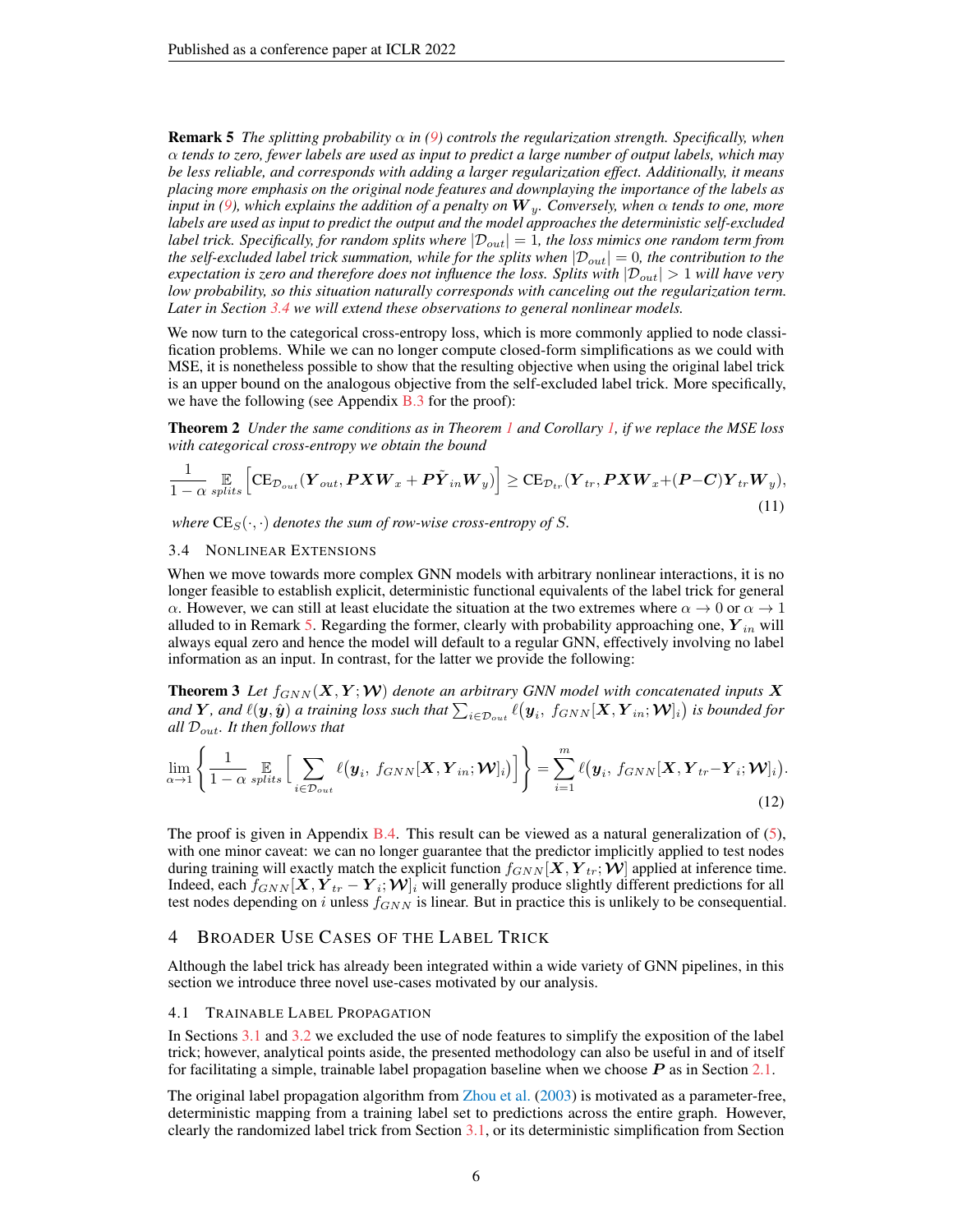<span id="page-6-3"></span>[3.2](#page-3-1) can be adopted to learn a label propagation weight matrix  $W$ . The latter represents a reasonable enhancement that can potentially help to compensate for interrelated class labels that may arise, especially in multi-label settings. In contrast, the original label propagation algorithm implicitly assumes that different classes are independent. Beyond this, other entry points for adding trainable weights are also feasible such as node-dependent or edge-dependent weights [\(Wang & Leskovec,](#page-10-10) [2020\)](#page-10-10), nonlinear weighted mappings [\(Kipf & Welling,](#page-9-1) [2017\)](#page-9-1), step-wise weights for heterophily graphs [\(Yamaguchi et al.,](#page-10-16) [2016\)](#page-10-16), or weights for different node types for heterogeneous graphs [\(Schlichtkrull et al.,](#page-10-17) [2018\)](#page-10-17).

#### <span id="page-6-4"></span>4.2 DETERMINISTIC APPLICATION TO GNNS WITH LINEAR PROPAGATION LAYERS

Many prevailing GNN models follow the architecture of message passing neural networks (MPNNs). Among these are efficient variants that share node embeddings only through linear propagation layers. Representative examples include SGC [\(Wu et al.,](#page-10-14) [2019\)](#page-10-14), SIGN [\(Frasca et al.,](#page-9-13) [2020\)](#page-9-13) and TWIRLS [\(Yang et al.,](#page-10-15) [2021\)](#page-10-15). We now show how to apply the deterministic label trick algorithm as introduced in Section [3.2](#page-3-1) with the aforementioned GNN methods.

We begin with a linear SGC model. In this case, we can compute  $(P - C)Y_{tr}$  beforehand as the self-excluded label information and then train the resulting features individually without graph information, while avoiding label leakage problems. And if desired, we can also concatenate with the original node features. In this way, we have an algorithm that minimizes an energy function involving both labels and input features.

Additionally, for more complex situations where the propagation layers are not at the beginning of the model, the predictor can be more complicated such as  $f(X, Y;W) =$ 

<span id="page-6-1"></span>
$$
h_1\Big(\sum \big[\mathcal{\overline{Ph}}_0([X,Y-Y_i])\big]_i\Big)=h_1(\mathcal{\overline{Ph}}_0([X,Y])-\mathcal{C}h_0([X,Y])+ \mathcal{C}h_0([X,0])),\quad \ (13)
$$

where  $[\cdot, \cdot]$  denotes the concatenation operation,  $\mathcal{P} = [\mathbf{P}_0, \mathbf{P}_1, \dots, \mathbf{P}_{k-1}]^T$  is the integrated propagation matrix,  $\mathcal{C} = [\text{diag}(\boldsymbol{P}_0), \text{diag}(\boldsymbol{P}_1), \dots, \text{diag}(\boldsymbol{P}_{k-1})]^T$ ,  $h_0$  and  $h_1$  can be arbitrary nodeindependent functions, typically multi-layer perceptrons (MLPs).

### <span id="page-6-2"></span>4.3 TRAINABLE CORRECT AND SMOOTH

Correct and Smooth (C&S) [\(Huang et al.,](#page-9-7) [2021\)](#page-9-7) is a simple yet powerful method which consists of multiple stages. A prediction matrix  $\tilde{Y}$  is first obtained whose rows correspond with a prediction from a shallow node-wise model. Y is subsequently modified via two post-processing steps, *correct* and *smooth*, using two propagation matrices  $\{P_c, P_s\}$ , where typically  $P_i = (1 - \lambda_i)(I_n \lambda_i S$ )<sup>-1</sup>,  $i \in \{c, s\}$ . For the former, we compute the difference between the ground truth and predictions on the training set as  $E = Y_{tr} - \tilde{Y}_{tr}$  and then form  $\tilde{E} = \gamma (P_c E)$  as the *correction matrix*, where  $\gamma(\cdot)$  is some row-independent scaling function. The final *smoothed* prediction is formed as  $f_{C\&S}(\tilde{Y}) = P_s(Y_{tr} + M_{te}(\tilde{Y} + \tilde{E}))$ . This formulation is not directly amenable to end-to-end training because of label leakage issues introduced through  $Y_{tr}$ .

In contrast, with the label trick, we can equip C&S with trainable weights to further boost performance. To this end, we first split the training dataset into  $\mathcal{D}_{in}$  and  $\mathcal{D}_{out}$  as before. Then we multiply  $\tilde{E}_{in} = \gamma (P_c (Y_{in} - \tilde{Y}_{in}))$ , the correction matrix with respect to  $Y_{in}$ , with a weight matrix  $W_c$ . We also multiply the result after smoothing with another weight matrix  $W<sub>s</sub>$ . Thus the predictor under this split is

<span id="page-6-0"></span>
$$
f_{TC\&S}(\boldsymbol{Y}_{in}, \tilde{\boldsymbol{Y}}; \boldsymbol{W}) = \boldsymbol{P}_s(\boldsymbol{Y}_{in} + (\boldsymbol{M}_{te} + \boldsymbol{M}_{out})(\tilde{\boldsymbol{Y}} + \tilde{\boldsymbol{E}}_{in} \boldsymbol{W}_c))\boldsymbol{W}_s
$$
  
=  $\boldsymbol{P}_s((\boldsymbol{Y}_{in} + (\boldsymbol{M}_{te} + \boldsymbol{M}_{out})\tilde{\boldsymbol{Y}})\boldsymbol{W}_s + \boldsymbol{P}_s(\boldsymbol{M}_{te} + \boldsymbol{M}_{out})\tilde{\boldsymbol{E}}_{in}\hat{\boldsymbol{W}}_c,$  (14)

where  $\mathcal{W} = \{\hat{W}_c, W_s\}$  and  $\hat{W}_c = W_c W_s$ . The objective function for optimizing  $\mathcal{W}$  is

$$
\mathcal{L}(\boldsymbol{W}) = \mathop{\mathbb{E}}_{splits} \Big[ \sum_{i \in \mathcal{D}_{out}} \ell(\boldsymbol{y}_i, f_{TC\&S}[\boldsymbol{Y}_{in}, \tilde{\boldsymbol{Y}}; \boldsymbol{W}]_i) \Big]. \tag{15}
$$

Since this objective resolves the label leakage issue, it allows end-to-end training of C&S with gradients passing through both the neural network layers for computing  $\tilde{Y}$  and the C&S steps. At times, however, this approach may have disadvantages, including potential overfitting problems or inefficiencies due to computationally expensive backpropagation. Consequently, an alternative option is to preserve the two-stage training. In this situation, the base prediction in the first stage is the same as the original algorithm; however, we can nonetheless still train the C&S module as a post-processing step, with parameters as in [\(14\)](#page-6-0).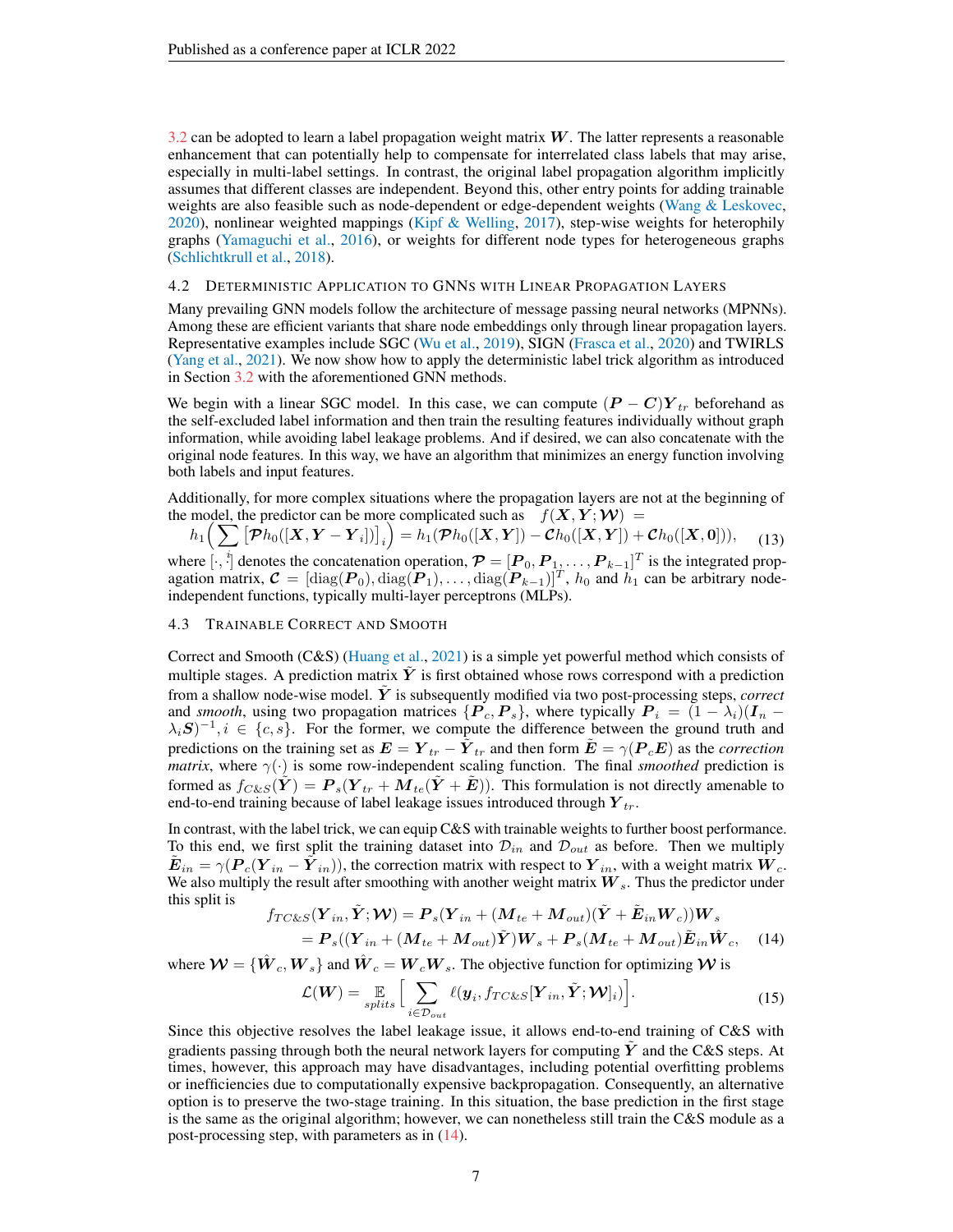| Method          | <b>Label Propagation</b> | <b>Trainable Label Propagation</b> |        |                   |                          |
|-----------------|--------------------------|------------------------------------|--------|-------------------|--------------------------|
|                 |                          |                                    | Method | C&S               | <b>Trainable C&amp;S</b> |
| Cora-full       | $66.44 \pm 0.93$         | $67.40 \pm 0.96$                   |        |                   |                          |
| Pubmed          | $83.45 \pm 0.63$         | $83.52 \pm 0.59$                   | House  | $0.797 \pm 0.005$ | $0.854 \pm 0.005$        |
| ArXiv           | $67.11 \pm 0.00$         | $68.42 \pm 0.01$                   | County | $0.625 \pm 0.048$ | $0.788 \pm 0.015$        |
|                 |                          |                                    | vк     | $0.163 \pm 0.011$ | $0.172 \pm 0.011$        |
| <b>Products</b> | $74.24 \pm 0.00$         | $75.61 \pm 0.21$                   | Avazu  | $0.405 \pm 0.036$ | $0.413 \pm 0.033$        |
|                 |                          |                                    |        |                   |                          |

<span id="page-7-2"></span><span id="page-7-0"></span>*Table 1.* Accuracy results (%) of label propagation and trainable label propagation. *Table 2.*  $R^2$  on node regression tasks with GBDT base model and regular/endto-end C&S.

# 5 EXPERIMENTS

As mentioned previously, the effectiveness of the label trick in improving GNN performance has already been demonstrated in prior work, and therefore, our goal here is not to repeat these efforts. Instead, in this section we will focus on conducting experiments that complement our analysis from Section [3](#page-3-7) and showcase the broader application scenarios from Section [4.](#page-5-1)

The label trick can actually be implemented in two ways. The first is the one that randomly splits the training nodes, and the second is the simpler version introduced herein with the deterministic one-versus-all splitting strategy, which does not require any random sampling. To differentiate the two versions, we denote the stochastic label trick with random splits by **label trick (S)**, and the deterministic one by label trick (D). The latter is an efficient way to approximate the former with a higher splitting probability  $\alpha$ , which is sometimes advantageous in cases where the training process is slowed down by high  $\alpha$ . Accordingly, we conduct experiments with both, thus supporting our analysis with comparisons involving the two versions.

We use four relatively large datasets for evaluation, namely Cora-full, Pubmed [\(Sen et al.,](#page-10-18) [2008\)](#page-10-18), ogbn-arxiv and ogbn-products [\(Hu et al.,](#page-9-11) [2020\)](#page-9-11). For Cora-full and Pubmed, we randomly split the nodes into training, validation, and test datasets with the ratio of 6:2:2 using different random seeds. For ogbn-arxiv and ogbn-products, we adopt the standard split from OGB [\(Hu et al.,](#page-9-11) [2020\)](#page-9-11). We report the average classification accuracy and standard deviation after 10 runs with different random seeds, and these are the results on the test dataset when not otherwise specified. See Appendix [C](#page-18-0) for further implementation details.

### 5.1 TRAINABLE LABEL PROPAGATION

We first investigate the performance of applying the label trick to label propagation as introduced in [\(2\)](#page-2-0) in the absence of features, and compare it with the original label propagation algorithm. Table [1](#page-7-0) shows that the trainable weights applied to the label propagation algorithm can boost the performance consistently. Given the notable simplicity of label propagation, this represents a useful enhancement.

## 5.2 DETERMINISTIC LABEL TRICK APPLIED TO GNNS WITH LINEAR LAYERS

We also test the deterministic label trick by applying it to different GNN architectures involving linear propagation layers along with [\(13\)](#page-6-1). Due to the considerable computational effort required to produce  $P$  and  $C$  with large propagation steps for larger graphs, we only conduct tests on the Cora-full, Pubmed and ogbn-arxiv datasets, where the results are presented in Table [3.](#page-7-1)

<span id="page-7-1"></span>

| Method          |                | SGC.<br><b>SIGN</b>               |                                   |                |                               | <b>TWIRLS</b>  |
|-----------------|----------------|-----------------------------------|-----------------------------------|----------------|-------------------------------|----------------|
| label trick (D) |                |                                   |                                   |                |                               |                |
| $Cora-full$     |                | $65.87 \pm 0.61$ $65.81 \pm 0.69$ | $68.54 \pm 0.76$ $68.44 \pm 0.88$ |                | $70.36 \pm 0.51$              | $70.40 + 0.71$ |
| Pubmed          | $85.02 + 0.43$ | $85.23 \pm 0.57$                  | $87.94 + 0.52$                    | $88.09 + 0.59$ | $89.81 + 0.56$ $90.08 + 0.52$ |                |
| ArXiv           | $69.07 + 0.01$ | $70.22 \pm 0.03$                  | $69.97 \pm 0.16$ 70.98 $\pm$ 0.21 |                | $72.93 + 0.19$ $73.22 + 0.10$ |                |

*Table 3.* Accuracy results (%) with/without label trick (D).

From these results we observe that on Pubmed and ogbn-arxiv, the deterministic label trick boosts the performance consistently on different models, while on Cora-full, it performs comparably. This is reasonable given that the training accuracy on Cora-full (not shown) is close to 100%, in which case the model does not benefit significantly from the ground-truth training labels, as the label information is already adequately embedded in the model.

# 5.3 EFFECT OF SPLITTING PROBABILITY

In terms of the effect of the splitting probability  $\alpha$ , we compare the accuracy results of a linear model and a three-layer GCN on ogbn-arxiv as shown in Figure [1.](#page-8-0) For the linear model,  $\alpha$  serves as a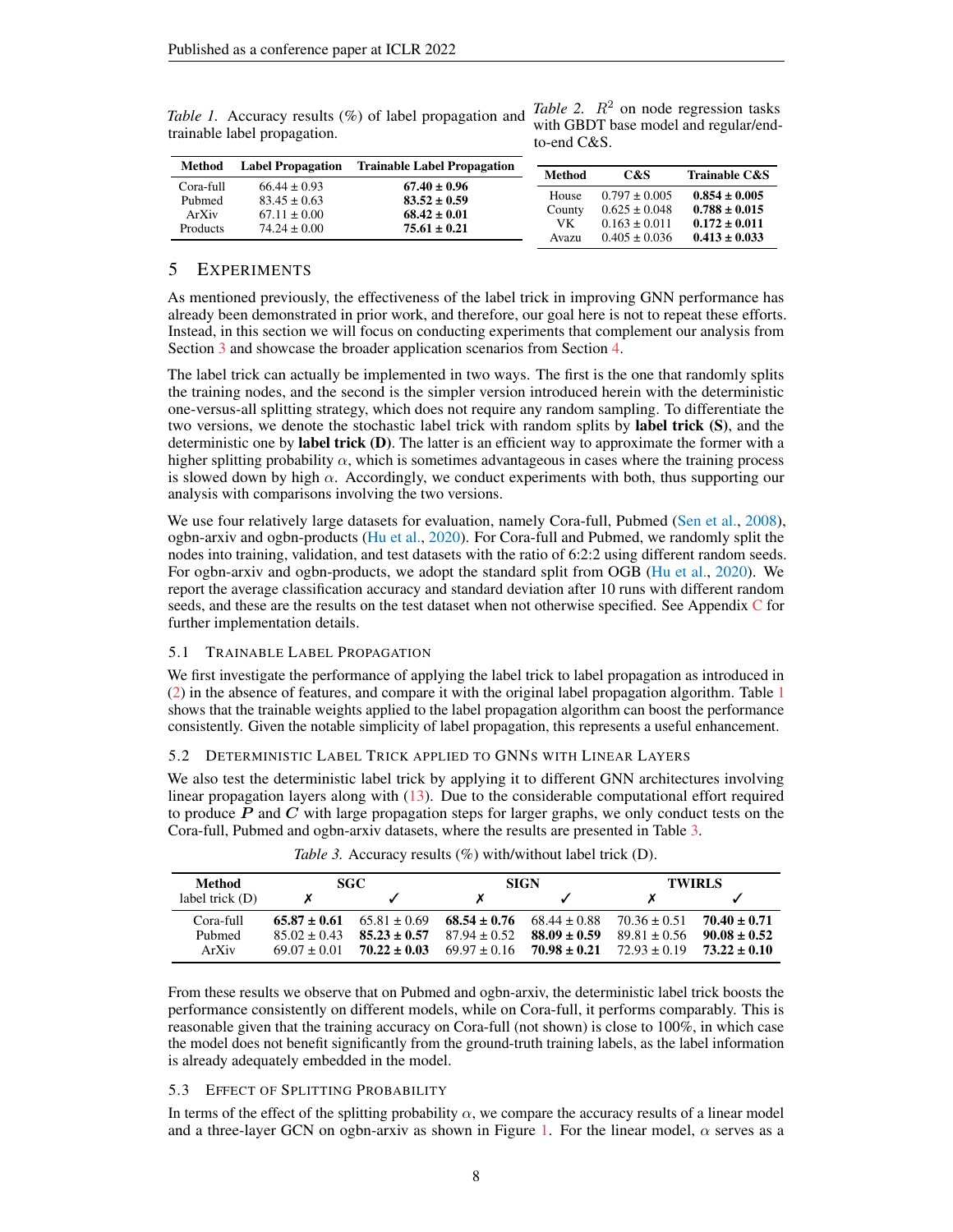<span id="page-8-2"></span><span id="page-8-0"></span>

*Figure 1.* Validation accuracy varying α. *Left*: linear propagation of features & labels, *Right*: GCN.

regularization coefficient. More specifically, when  $\alpha$  tends to zero, the model converges to the one without the label trick, while when  $\alpha$  tends to one, it converges to the case with the self-excluded label trick. For the the nonlinear GCN,  $\alpha$  has a similar effect as predicted by theory for the linear models. As  $\alpha$  decreases, the model converges to that without the label trick. Moreover, a larger  $\alpha$  is preferable for linear models that may not require strong regularization like more complex GNNs.

#### 5.4 TRAINABLE CORRECT AND SMOOTH

We also verify the effectiveness of our approach when applied to Correct and Smooth (C&S), as described in Section [4.3.](#page-6-2) Due to the significant impact of end-to-end training on the model, it is not suitable for direct comparison with vanilla C&S for a natural ablation. Therefore, in this experiment, we train the C&S as post-processing steps. In Table [4,](#page-8-1) we report the test and validation accuracy, showing that our method outperforms the vanilla C&S on Cora-full and Pubmed. And for ogbn-arxiv and ogbn-products, the trainable C&S performs better in terms of validation accuracy while is comparable to vanilla C&S in terms of test accuracy.

In principle, C&S can be applied to any base predictor model. To accommodate tabular node features, we choose to use gradient boosted decision trees (GBDT), which can be trained end-to-end using methods such as [Chen et al.](#page-9-14) [\(2022\)](#page-9-14); [Ivanov & Prokhorenkova](#page-9-15) [\(2021\)](#page-9-15) combined with the label trick to avoid data leakage issues as we have discussed. For evaluation, we adopt the four tabular node regression data sets from Ivanov  $\&$  Prokhorenkova [\(2021\)](#page-9-15) and train using the approach from [Chen et al.](#page-9-14) [\(2022\)](#page-9-14). Results are shown in Table [2,](#page-7-0) where the label trick can significantly improve performance.

<span id="page-8-1"></span>

| Table 4. Test and validation accuracy $(\%)$ of C&S and trainable C&S with MLP as base predictor. |  |  |
|---------------------------------------------------------------------------------------------------|--|--|
| Validation accuracy reported in parentheses.                                                      |  |  |

| Method          | MLP                                 | MLP+C&S                             | MLP+Trainable C&S                   |
|-----------------|-------------------------------------|-------------------------------------|-------------------------------------|
| Cora-full       | $60.12 \pm 0.29$ (61.09 $\pm$ 0.39) | $66.95 \pm 1.46$ $(68.26 \pm 1.24)$ | $67.89 \pm 1.37 (69.09 \pm 1.25)$   |
| Pubmed          | $88.72 \pm 0.34 (89.25 \pm 0.26)$   | $89.12 \pm 0.27$ (89.45 $\pm$ 0.17) | $89.76 \pm 0.17 (89.62 \pm 0.18)$   |
| ArXiv           | $71.48 \pm 0.15 (72.95 \pm 0.05)$   | $73.05 \pm 0.35 (74.01 \pm 0.17)$   | $73.03 \pm 0.18$ (74.44 $\pm$ 0.08) |
| <b>Products</b> | $67.60 \pm 0.15(87.07 \pm 0.05)$    | $83.16 \pm 0.13$ (91.70 $\pm$ 0.06) | $83.10 \pm 0.15$ (91.99 $\pm$ 0.07) |

### 6 CONCLUSION

In this work we closely examine from a theoretical prospective our recently proposed label trick, which enables the parallel propagation of labels and features and benefits various SOTA GNN architectures, and yet has thus far not be subject to rigorous analysis. In filling up this gap, we first introduce a deterministic self-excluded simplification of the label trick, and then prove that the full stochastic version can be regarded as introducing a regularization effect on the self-excluded label weights. Beyond this, we also discuss broader applications of the label trick with respect to: (i) Facilitating the introduction of trainable weights within graph-based methods that were previously either parameter-free (e.g., label propagation) or not end-to-end (e.g., C&S), and (ii) Eliminating the effects of randomness by incorporating self-excluded propagation within GNNs composed of linear propagation layers. We verify these applications and evaluate the performance gains against existing approaches over multiple benchmark datasets.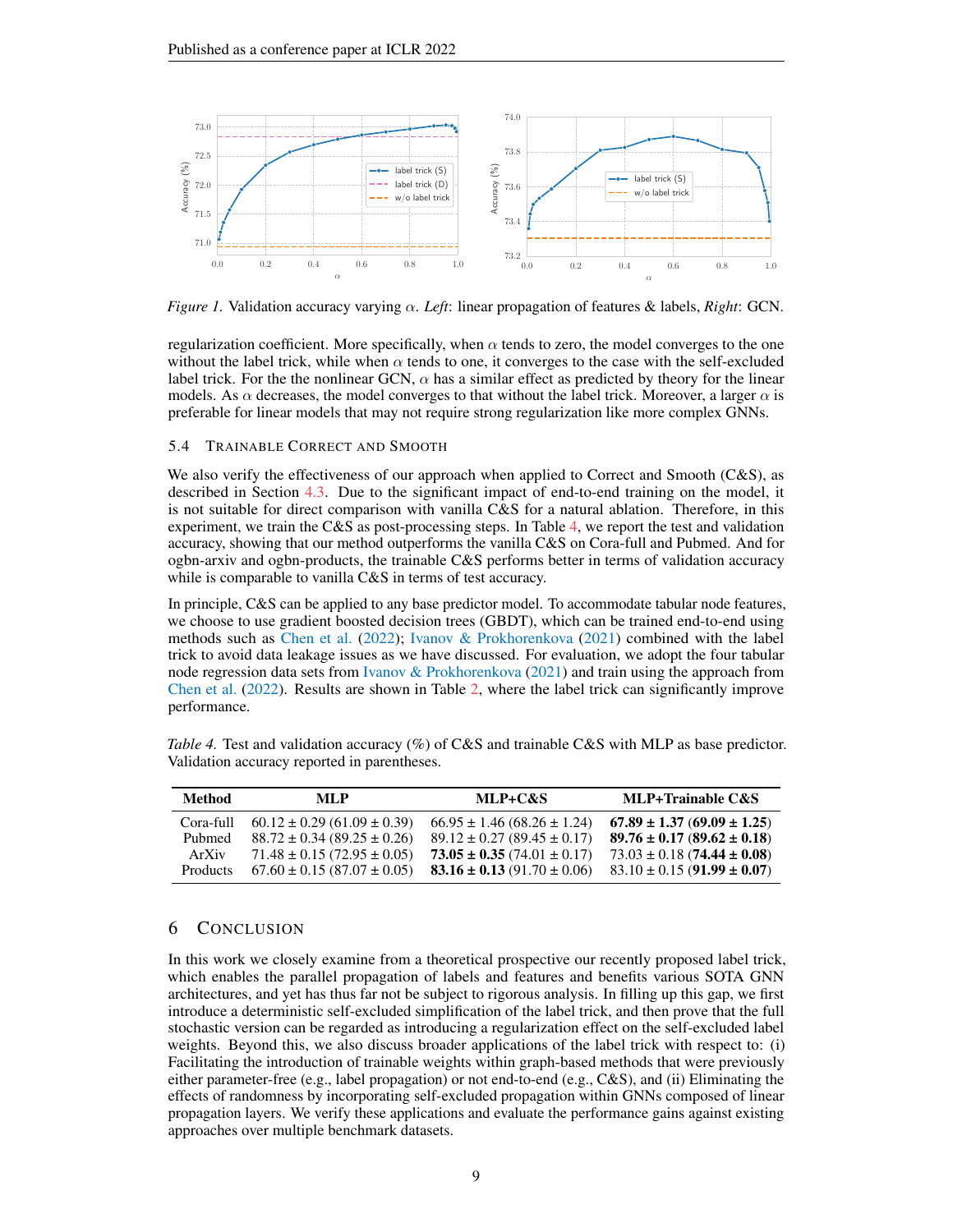Acknowledgments. The Shanghai Jiao Tong University Team is supported by Shanghai Municipal Science and Technology Major Project (2021SHZDZX0102) and National Natural Science Foundation of China (62076161, 62177033). We would also like to thank Wu Wen Jun Honorary Doctoral Scholarship from AI Institute, Shanghai Jiao Tong University.

# **REFERENCES**

- <span id="page-9-14"></span>Jiuhai Chen, Jonas Mueller, Vassilis N. Ioannidis, Soji Adeshina, Yangkun Wang, Tom Goldstein, and David Wipf. Convergent boosted smoothing for modeling graphdata with tabular node features. *ICLR*, 2022. [9](#page-8-2)
- <span id="page-9-13"></span>Fabrizio Frasca, Emanuele Rossi, Davide Eynard, Ben Chamberlain, Michael Bronstein, and Federico Monti. Sign: Scalable inception graph neural networks. *arXiv preprint arXiv:2004.11198*, 2020. [2,](#page-1-0) [7](#page-6-3)
- <span id="page-9-0"></span>Justin Gilmer, Samuel S. Schoenholz, Patrick F. Riley, Oriol Vinyals, and George E. Dahl. Neural message passing for quantum chemistry. In *Proceedings of the 34th International Conference on Machine Learning*, 2017. [1](#page-0-0)
- <span id="page-9-5"></span>Chen Gong, Dacheng Tao, Wei Liu, Liu Liu, and Jie Yang. Label propagation via teaching-to-learn and learning-to-teach. *IEEE Trans. Neural Networks Learn. Syst.*, 28(6):1452–1465, 2017. [1](#page-0-0)
- <span id="page-9-2"></span>William L. Hamilton, Zhitao Ying, and Jure Leskovec. Inductive representation learning on large graphs. In *Advances in Neural Information Processing Systems 30*, 2017. [1,](#page-0-0) [3](#page-2-2)
- <span id="page-9-11"></span>Weihua Hu, Matthias Fey, Marinka Zitnik, Yuxiao Dong, Hongyu Ren, Bowen Liu, Michele Catasta, and Jure Leskovec. Open graph benchmark: Datasets for machine learning on graphs. In *Advances in Neural Information Processing Systems 33*, 2020. [2,](#page-1-0) [8](#page-7-2)
- <span id="page-9-12"></span>Weihua Hu, Matthias Fey, Hongyu Ren, Maho Nakata, Yuxiao Dong, and Jure Leskovec. Ogb-lsc: A large-scale challenge for machine learning on graphs. *arXiv preprint arXiv:2103.09430*, 2021. [2](#page-1-0)
- <span id="page-9-7"></span>Qian Huang, Horace He, Abhay Singh, Ser-Nam Lim, and Austin R. Benson. Combining label propagation and simple models out-performs graph neural networks. In *9th International Conference on Learning Representations*, 2021. [1,](#page-0-0) [3,](#page-2-2) [7,](#page-6-3) [20](#page-19-0)
- <span id="page-9-15"></span>Sergei Ivanov and Liudmila Prokhorenkova. Boost then convolve: Gradient boosting meets graph neural networks. In *9th International Conference on Learning Representations*, 2021. [9](#page-8-2)
- <span id="page-9-8"></span>Junteng Jia and Austin R Benson. A unifying generative model for graph learning algorithms: Label propagation, graph convolutions, and combinations. *arXiv preprint arXiv:2101.07730*, 2021. [2](#page-1-0)
- <span id="page-9-4"></span>Masayuki Karasuyama and Hiroshi Mamitsuka. Manifold-based similarity adaptation for label propagation. In *Advances in Neural Information Processing Systems 26*, 2013. [1](#page-0-0)
- <span id="page-9-1"></span>Thomas N. Kipf and Max Welling. Semi-supervised classification with graph convolutional networks. In *5th International Conference on Learning Representations*, 2017. [1,](#page-0-0) [3,](#page-2-2) [7,](#page-6-3) [19](#page-18-1)
- <span id="page-9-6"></span>Johannes Klicpera, Aleksandar Bojchevski, and Stephan Günnemann. Predict then propagate: Graph neural networks meet personalized pagerank. In *7th International Conference on Learning Representations*, 2019. [1,](#page-0-0) [3](#page-2-2)
- <span id="page-9-9"></span>Kezhi Kong, Guohao Li, Mucong Ding, Zuxuan Wu, Chen Zhu, Bernard Ghanem, Gavin Taylor, and Tom Goldstein. Flag: Adversarial data augmentation for graph neural networks. *arXiv preprint arXiv:2010.09891*, 2020. [2,](#page-1-0) [3](#page-2-2)
- <span id="page-9-10"></span>Guohao Li, Matthias Muller, Bernard Ghanem, and Vladlen Koltun. Training graph neural networks ¨ with 1000 layers. In *Proceedings of the 38th International Conference on Machine Learning*, 2021. [2,](#page-1-0) [3](#page-2-2)
- <span id="page-9-3"></span>Qimai Li, Zhichao Han, and Xiao-Ming Wu. Deeper insights into graph convolutional networks for semi-supervised learning. In *Proceedings of the Thirty-Second AAAI Conference on Artificial Intelligence*, 2018. [1](#page-0-0)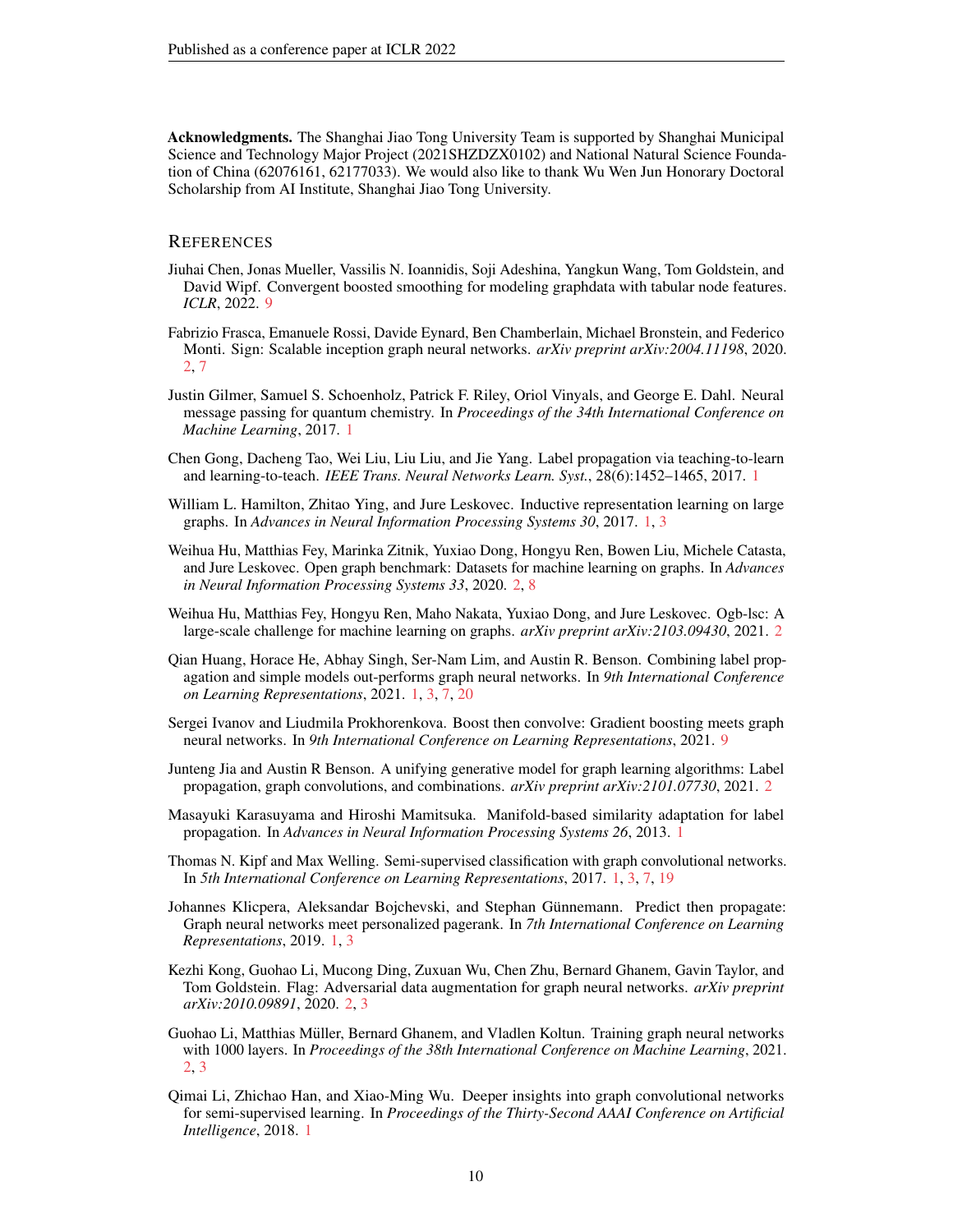- <span id="page-10-3"></span>Renjie Liao, Zhizhen Zhao, Raquel Urtasun, and Richard S. Zemel. Lanczosnet: Multi-scale deep graph convolutional networks. In *7th International Conference on Learning Representations*, 2019. [1](#page-0-0)
- <span id="page-10-9"></span>Yanbin Liu, Juho Lee, Minseop Park, Saehoon Kim, Eunho Yang, Sung Ju Hwang, and Yi Yang. Learning to propagate labels: Transductive propagation network for few-shot learning. In *7th International Conference on Learning Representations*, 2019. [1,](#page-0-0) [2,](#page-1-0) [3](#page-2-2)
- <span id="page-10-17"></span>Michael Sejr Schlichtkrull, Thomas N. Kipf, Peter Bloem, Rianne van den Berg, Ivan Titov, and Max Welling. Modeling relational data with graph convolutional networks. In *The Semantic Web - 15th International Conference*, 2018. [7](#page-6-3)
- <span id="page-10-18"></span>Prithviraj Sen, Galileo Namata, Mustafa Bilgic, Lise Getoor, Brian Gallagher, and Tina Eliassi-Rad. Collective classification in network data. *AI Mag.*, 29(3):93–106, 2008. [8](#page-7-2)
- <span id="page-10-13"></span>Yunsheng Shi, Zhengjie Huang, Shikun Feng, Hui Zhong, Wenjing Wang, and Yu Sun. Masked label prediction: Unified message passing model for semi-supervised classification. In *Proceedings of the Thirtieth International Joint Conference on Artificial Intelligence*, 2021. [2,](#page-1-0) [3](#page-2-2)
- <span id="page-10-12"></span>Chuxiong Sun and Guoshi Wu. Adaptive graph diffusion networks with hop-wise attention. *arXiv preprint arXiv:2012.15024*, 2020. [2,](#page-1-0) [3](#page-2-2)
- <span id="page-10-0"></span>Petar Velickovic, Guillem Cucurull, Arantxa Casanova, Adriana Romero, Pietro Lio, and Yoshua ` Bengio. Graph attention networks. In *6th International Conference on Learning Representations*, 2018. [1,](#page-0-0) [3](#page-2-2)
- <span id="page-10-8"></span>Fei Wang and Changshui Zhang. Label propagation through linear neighborhoods. In *Proceedings of the Twenty-Third International Conference on Machine Learning*, 2006. [1](#page-0-0)
- <span id="page-10-10"></span>Hongwei Wang and Jure Leskovec. Unifying graph convolutional neural networks and label propagation. *arXiv preprint arXiv:2002.06755*, 2020. [2,](#page-1-0) [3,](#page-2-2) [7](#page-6-3)
- <span id="page-10-11"></span>Yangkun Wang, Jiarui Jin, Weinan Zhang, Yong Yu, Zheng Zhang, and David Wipf. Bag of tricks for node classification with graph neural networks. *arXiv preprint arXiv:2103.13355*, 2021. [2,](#page-1-0) [3](#page-2-2)
- <span id="page-10-14"></span>Felix Wu, Amauri H. Souza Jr., Tianyi Zhang, Christopher Fifty, Tao Yu, and Kilian Q. Weinberger. Simplifying graph convolutional networks. In *Proceedings of the 36th International Conference on Machine Learning*, 2019. [2,](#page-1-0) [4,](#page-3-8) [7](#page-6-3)
- <span id="page-10-2"></span>Keyulu Xu, Chengtao Li, Yonglong Tian, Tomohiro Sonobe, Ken-ichi Kawarabayashi, and Stefanie Jegelka. Representation learning on graphs with jumping knowledge networks. In *Proceedings of the 35th International Conference on Machine Learning*, 2018. [1](#page-0-0)
- <span id="page-10-4"></span>Keyulu Xu, Weihua Hu, Jure Leskovec, and Stefanie Jegelka. How powerful are graph neural networks? In *7th International Conference on Learning Representations*, 2019. [1,](#page-0-0) [3](#page-2-2)
- <span id="page-10-16"></span>Yuto Yamaguchi, Christos Faloutsos, and Hiroyuki Kitagawa. CAMLP: confidence-aware modulated label propagation. In *Proceedings of the 2016 SIAM International Conference on Data Mining*, pp. 513–521, 2016. [7](#page-6-3)
- <span id="page-10-15"></span>Yongyi Yang, Tang Liu, Yangkun Wang, Jinjing Zhou, Quan Gan, Zhewei Wei, Zheng Zhang, Zengfeng Huang, and David Wipf. Graph neural networks inspired by classical iterative algorithms. In *Proceedings of the 38th International Conference on Machine Learning*, 2021. [2,](#page-1-0) [3,](#page-2-2) [7,](#page-6-3) [19](#page-18-1)
- <span id="page-10-1"></span>Muhan Zhang and Yixin Chen. Link prediction based on graph neural networks. In *Advances in Neural Information Processing Systems 31*, 2018. [1](#page-0-0)
- <span id="page-10-7"></span>Xinhua Zhang and Wee Sun Lee. Hyperparameter learning for graph based semi-supervised learning algorithms. In *Advances in Neural Information Processing Systems 19*, 2006. [1](#page-0-0)
- <span id="page-10-6"></span>Dengyong Zhou, Olivier Bousquet, Thomas Navin Lal, Jason Weston, and Bernhard Schölkopf. Learning with local and global consistency. In *Advances in Neural Information Processing Systems 16*, 2003. [1,](#page-0-0) [3,](#page-2-2) [6](#page-5-2)
- <span id="page-10-5"></span>Xiaojin Jerry Zhu. Semi-supervised learning literature survey. In *University of Wisconsin, Madison, Technical Report*, 2005. [1](#page-0-0)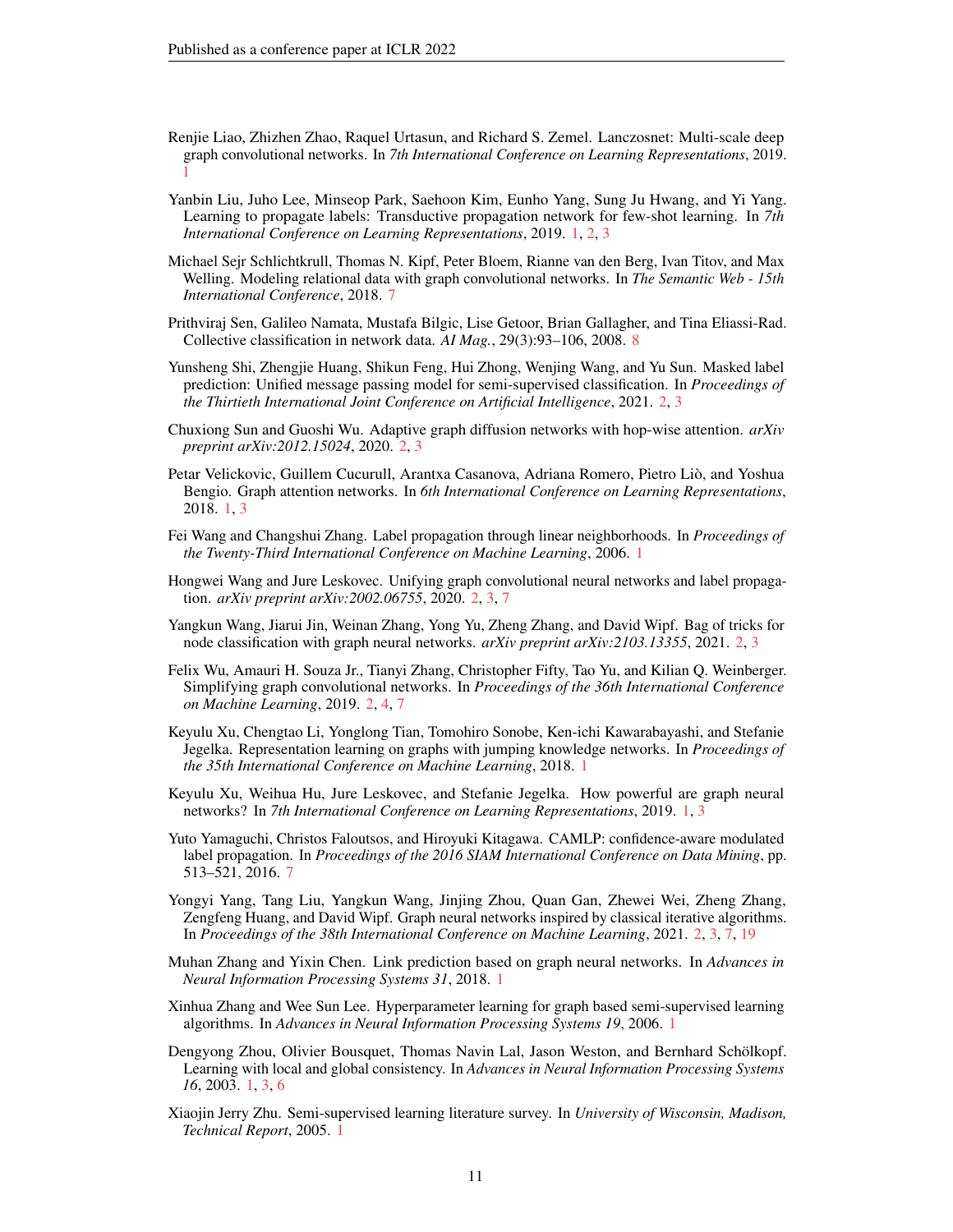# A ADDITIONAL EXPERIMENTS

# A.1 EFFECT OF TRAINING ACCURACY

Intuitively, the label trick introduces more information about the ground-truth labels in the training set to the model. In this experiment, we investigate the role of training accuracy in training with the label trick. We produce two new datasets by projecting the input features on Cora-full and Pubmed to 32 dimensions (i.e., Cora-full-32d and Pubmed-32d, respectively) via PCA. This is a much more challenging task because less feature information is available for prediction. We train SGC, SIGN and TWIRLS under the same settings as in Table [3.](#page-7-1) The following tables show the test and training accuracy on these datasets respectively, as well as results using original features as in Table [3.](#page-7-1) For each comparison, we use the same set of model hyperparameters with/without label trick, based on the best performance without label trick.

*Table 5.* Test accuracy (%) with/without label trick (D).

<span id="page-11-0"></span>

| Method            | <b>SGC</b>       |                  | <b>SIGN</b>      |                  | <b>TWIRLS</b>    |                  |
|-------------------|------------------|------------------|------------------|------------------|------------------|------------------|
| label trick $(D)$ |                  |                  |                  |                  |                  |                  |
| Cora-full-32d     | $55.63 \pm 0.53$ | $62.37 + 0.87$   | $55.10 \pm 0.55$ | $62.05 + 0.47$   | $58.57 \pm 0.48$ | $61.74 + 0.46$   |
| Pubmed-32d        | $83.15 + 0.41$   | $84.33 + 0.68$   | $84.75 + 0.37$   | $85.72 \pm 0.84$ | $84.94 \pm 0.37$ | $87.60 \pm 0.44$ |
| Cora-full         | $65.87 \pm 0.61$ | $65.81 + 0.69$   | $68.54 \pm 0.76$ | $68.44 + 0.88$   | $70.36 + 0.51$   | $70.40 \pm 0.71$ |
| Pubmed            | $85.02 + 0.43$   | $85.23 + 0.57$   | $87.94 + 0.52$   | $88.09 \pm 0.59$ | $89.81 \pm 0.56$ | $90.08 + 0.52$   |
| ArXiv             | $69.07 + 0.01$   | $70.22 \pm 0.03$ | $69.97 \pm 0.16$ | $70.98 \pm 0.21$ | $72.93 + 0.19$   | $73.22 \pm 0.10$ |

<span id="page-11-1"></span>*Table 6.* Training accuracy (%) with/without label trick (D). Each comparison shares the model hyperparameters.

| Method            |                | <b>SGC</b>       |                  | <b>SIGN</b>      |                  | <b>TWIRLS</b>    |
|-------------------|----------------|------------------|------------------|------------------|------------------|------------------|
| label trick $(D)$ | х              |                  |                  |                  |                  |                  |
| Cora-full-32d     | $57.69 + 0.21$ | $65.75 \pm 0.19$ | $57.20 + 0.21$   | $65.88 + 0.27$   | $63.44 + 0.41$   | $67.40 \pm 0.36$ |
| Pubmed-32d        | $83.43 + 0.35$ | $84.74 \pm 0.17$ | $84.96 + 0.13$   | $86.05 \pm 0.19$ | $85.97 + 0.22$   | $88.43 + 0.26$   |
| Cora-full         | $95.31 + 0.16$ | $97.59 \pm 0.12$ | $99.78 + 0.03$   | $99.99 + 0.01$   | $99.95 \pm 0.01$ | $99.76 + 0.05$   |
| Pubmed            | $85.63 + 0.17$ | $85.69 \pm 0.23$ | $91.26 \pm 0.12$ | $91.43 \pm 0.17$ | $97.32 + 0.30$   | $97.48 + 0.28$   |
| ArXiv             | $71.66 + 0.01$ | $74.94 \pm 0.01$ | $71.26 \pm 0.08$ | $74.94 + 0.08$   | $80.92 + 0.17$   | $85.08 + 0.12$   |

From Tables [5](#page-11-0) and [6,](#page-11-1) we can see that the degree to which the label trick can improve accuracy is directly related to the training accuracy. When the training accuracy is near 100%, the label trick minimally benefits the model as the label information has already been adequately embedded in the model. However, when the training accuracy is lower, the label trick can increase both the training and test accuracy significantly (once the variance from the dataset divisions is taken into account, please see Appendix [A.2\)](#page-11-2).

Moreover, for large-scale graphs it may be less likely that high accuracy or overfitting is experienced during training due to the generous number of available samples. So in such cases, the label trick is more likely to be effective.

# <span id="page-11-2"></span>A.2 EFFECT OF RANDOM DATASET DIVISION

Due to the random division of the dataset into training, validation and test dataset for Cora-full, Pubmed, and the regression datasets, the standard deviations across trials are considerably higher than when using fixed splits. Consequently, for many of the results, the performance gap remains consistent across trials such that the improvement is actually still significant.

As an illustration, Table [7](#page-12-1) presents the itemized, trial-to-trial results that were averaged to produce the Cora-full results presented earlier in Table [1.](#page-7-0) This reveals that the label trick consistently improves performance over different dataset splits even after careful tuning of the hyperparameters for the baseline model. This phenomena is similarly present in many of other experimental results.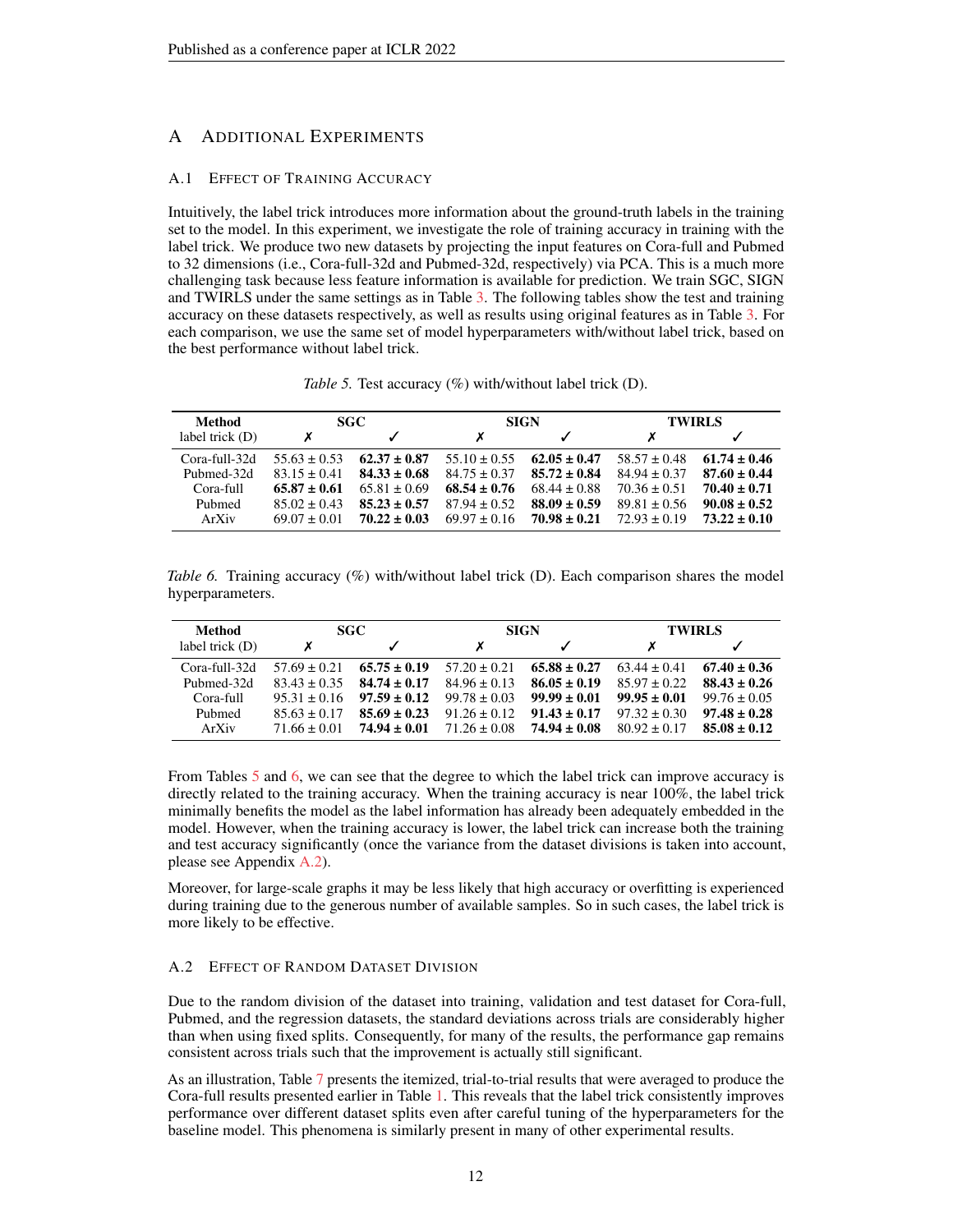<span id="page-12-1"></span>

| <b>Trail</b> | <b>Label Propagation</b> | <b>Trainable Label Propagation</b> |
|--------------|--------------------------|------------------------------------|
|              | 65.52                    | 67.57                              |
| 2            | 65.77                    | 66.03                              |
| 3            | 64.84                    | 66.28                              |
| 4            | 66.00                    | 66.23                              |
| 5            | 68.10                    | 68.58                              |
| 6            | 67.39                    | 67.87                              |
| 7            | 67.29                    | 68.07                              |
| 8            | 66.86                    | 68.83                              |
| 9            | 66.48                    | 67.85                              |
| 10           | 66.13                    | 66.73                              |
| Overall      | $66.44 \pm 0.93$         | $67.40 \pm 0.96$                   |

*Table 7.* Trail-to-trail accuracy results (%) on Cora-full.

### A.3 EFFECT OF REGULARIZATION FACTOR WITH SELF-EXCLUDED LINEAR PREDICTORS

<span id="page-12-2"></span>In order to demonstrate the effect of the theoretically-derived regularization factor in Theorem [1](#page-4-2) and Corollary [1,](#page-4-3) we apply the regularizer to classification experiments involving the deterministic self-excluded linear predictors from Section [4.2.](#page-6-4) Figure [2](#page-12-2) provides such an example using the Cora dataset and the TWIRLS linear predictor plus regularization as is varied. Note that if, there is infinite penalty on the label weights which is equivalent to no labels; in contrast if the regularization factor is zero.



*Figure 2.* Accuracy results varying regularization coefficient with corresponding  $\alpha$ . When  $\alpha = 0$ , there is no actual label in use.

From Figure [2](#page-12-2) we observe that including labels plus the theoretically-motivated regularization (with the right value for  $\alpha$ ) can indeed improve performance. This suggests that even with a classification loss (which only loosely aligns with the stated theorem/corollary assumption of an MSE loss), the theory has some practical/predictive value in producing a useful regularization factor.

# B PROOFS

### <span id="page-12-0"></span>B.1 PROOF OF THEOREM [1](#page-4-2)

We first define the mask matrix for input labels:

$$
\boldsymbol{M}_{in} = \begin{pmatrix} \text{diag}(r_i) & \mathbf{0} \\ \mathbf{0} & \mathbf{0} \end{pmatrix}, r_i \sim \text{Bernoulli}(\alpha), \tag{16}
$$

where  $\alpha \in (0, 1)$  is the label rate, and the mask matrix for output is defined as  $M_{out} = M_{tr} - M_{in}$ . Then the objective is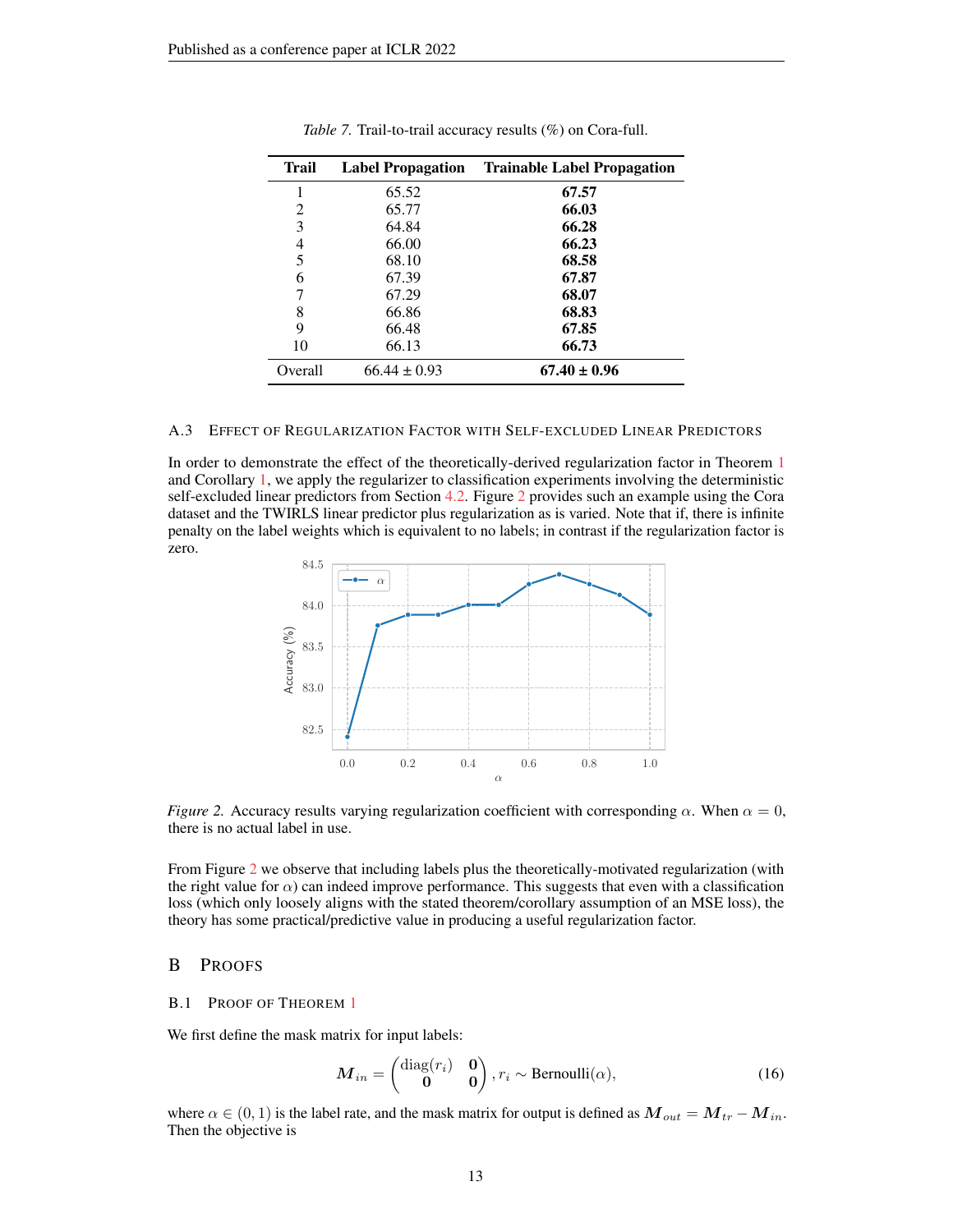$$
\mathcal{L}(W) = \mathop{\mathbb{E}}_{splits}[\|\mathbf{Y}_{out} - \mathbf{M}_{out} \mathbf{P} \tilde{\mathbf{Y}}_{in} W\|_{F}^{2}]
$$
\n
$$
= \mathop{\mathbb{E}}_{splits} [\|\mathbf{Y}_{out} - \frac{1}{\alpha} \mathbf{M}_{out} \mathbf{P} \mathbf{Y}_{in} W\|_{F}^{2}]
$$
\n
$$
= \mathop{\mathbb{E}}_{splits}[\|\mathbf{Y}_{out}\|_{F}^{2}] - \frac{2}{\alpha} \mathop{\mathbb{E}}_{splits}[\text{tr}[\mathbf{Y}_{out}^{T} \mathbf{M}_{out} \mathbf{P} \mathbf{Y}_{in} W]] + \frac{1}{\alpha^{2}} \mathop{\mathbb{E}}_{splits}[\|\mathbf{M}_{out} \mathbf{P} \mathbf{Y}_{in} W\|_{F}^{2}]
$$
\n
$$
= \mathop{\mathbb{E}}_{splits}[\|\mathbf{M}_{out} \mathbf{Y}_{tr}\|_{F}^{2}] - \frac{2}{\alpha} \mathop{\mathbb{E}}_{splits}[\text{tr}[\mathbf{Y}_{tr}^{T} \mathbf{M}_{out} \mathbf{P} \mathbf{M}_{in} \mathbf{Y}_{tr} W]]
$$
\n
$$
+ \frac{1}{\alpha^{2}} \mathop{\mathbb{E}}_{splits}[\|\mathbf{M}_{out} \mathbf{P} \mathbf{M}_{in} \mathbf{Y}_{tr} W\|_{F}^{2}].
$$
\n(17)

Next we compute each term separately. For notational convenience, we denote the  $i$ -th row and  $j$ -th column entry of  $M_{in}$  by  $M_{ij}$ .

1. For  $\mathbb{E}_{\text{splits}}[\|M_{\text{out}}\boldsymbol{Y}_{\text{tr}}\|_F^2]$ , we have

$$
\mathbb{E}_{splits}[\|M_{out}\boldsymbol{Y}_{tr}\|_{F}^{2}] = \mathbb{E}_{splits}[\text{tr}[\boldsymbol{Y}_{tr}^{T}\boldsymbol{M}_{out}^{T}\boldsymbol{M}_{out}\boldsymbol{Y}_{tr}]]
$$
\n
$$
= \mathbb{E}_{splits}[\text{tr}[\boldsymbol{Y}_{tr}^{T}\boldsymbol{M}_{out}\boldsymbol{Y}_{tr}]]
$$
\n
$$
= \mathbb{E}_{splits}[\text{tr}[\boldsymbol{M}_{out}\boldsymbol{Y}_{tr}\boldsymbol{Y}_{tr}^{T}]]
$$
\n
$$
= \text{tr}[\mathbb{E}_{splits}[\boldsymbol{M}_{out}]\boldsymbol{Y}_{tr}\boldsymbol{Y}_{tr}^{T}]
$$
\n
$$
= (1 - \alpha) \text{tr}[\boldsymbol{M}_{tr}\boldsymbol{Y}_{tr}\boldsymbol{Y}_{tr}^{T}]
$$
\n
$$
= (1 - \alpha) \text{tr}[\boldsymbol{Y}_{tr}\boldsymbol{Y}_{tr}^{T}]
$$
\n
$$
= (1 - \alpha)\|\boldsymbol{Y}_{tr}\|_{F}^{2}.
$$
\n(18)

2. For  $\mathbb{E}_{splits}[\text{tr}[\bm{Y}_{tr}^T\bm{M}_{out}\bm{P}\bm{M}_{in}\bm{Y}_{tr}\bm{W}]],$  since  $\bm{M}_{out}=\bm{M}_{tr}-\bm{M}_{in}$ , we then have

$$
\mathbb{E}_{\text{splits}}[\text{tr}[\mathbf{Y}_{tr}^{T}\mathbf{M}_{out}P\mathbf{M}_{in}\mathbf{Y}_{tr}\mathbf{W}]]
$$
\n
$$
= \mathbb{E}_{\text{splits}}[\text{tr}[\mathbf{M}_{out}P\mathbf{M}_{in}\mathbf{Y}_{tr}\mathbf{W}\mathbf{Y}_{tr}^{T}]]
$$
\n
$$
= \text{tr}[\mathbb{E}_{\text{splits}}[\mathbf{M}_{out}P\mathbf{M}_{in}]\mathbf{Y}_{tr}\mathbf{W}\mathbf{Y}_{tr}^{T}]
$$
\n
$$
= \text{tr}[\mathbb{E}_{\text{splits}}[(\mathbf{M}_{tr} - \mathbf{M}_{in})P\mathbf{M}_{in}]\mathbf{Y}_{tr}\mathbf{W}\mathbf{Y}_{tr}^{T}]
$$
\n
$$
= \text{tr}[(\mathbf{M}_{tr}\mathbf{P}\mathbb{E}_{\text{splits}}[\mathbf{M}_{in}] - \mathbb{E}_{\text{splits}}[\mathbf{M}_{in}P\mathbf{M}_{in}])\mathbf{Y}_{tr}\mathbf{W}\mathbf{Y}_{tr}^{T}]
$$
\n
$$
= \text{tr}[(\alpha\mathbf{M}_{tr}\mathbf{P}\mathbf{M}_{tr} - \mathbb{E}_{\text{splits}}[\mathbf{M}_{in}P\mathbf{M}_{in}])\mathbf{Y}_{tr}\mathbf{W}\mathbf{Y}_{tr}^{T}]
$$
\n
$$
= \alpha \text{tr}[\mathbf{M}_{tr}\mathbf{P}\mathbf{M}_{tr}\mathbf{Y}_{tr}\mathbf{W}\mathbf{Y}_{tr}^{T}] - \text{tr}[\mathbb{E}_{\text{splits}}[\mathbf{M}_{in}P\mathbf{M}_{in}]\mathbf{Y}_{tr}\mathbf{W}\mathbf{Y}_{tr}^{T}]
$$
\n
$$
= \alpha \text{tr}[\mathbf{Y}_{tr}^{T}\mathbf{P}\mathbf{Y}_{tr}\mathbf{W}] - \text{tr}[\mathbb{E}_{\text{splits}}[\mathbf{M}_{in}P\mathbf{M}_{in}]\mathbf{Y}_{tr}\mathbf{W}\mathbf{Y}_{tr}^{T}]
$$

Let us calculate  $\mathbb{E}_{splits}[M_{in}PM_{in}]$ . Since  $M_{in}$  is a diagonal matrix, we have

$$
\mathop{\mathbb{E}}_{\text{splits}}[M_{in}PM_{in}] = (\mathop{\mathbb{E}}_{\text{splits}}[M_{ii}M_{jj}P_{ij}]) = \alpha^2 P_{tr} + (\alpha - \alpha^2)C_{tr},\tag{20}
$$

where  $P_{tr} = M_{tr} P M_{tr}$  and  $C_{tr} = \text{diag}(P_{tr})$ . Then we have  $\begin{aligned} \mathrm{tr}[\mathop{\mathbb{E}}_{\substack{splits}}[ \boldsymbol{M}_{in}\boldsymbol{P}\boldsymbol{M}_{in}]\boldsymbol{Y}_{tr}\boldsymbol{W}\boldsymbol{Y}_{tr}^T]=\alpha^2\,\mathrm{tr}[\boldsymbol{Y}_{tr}^T\boldsymbol{P}_{tr}\boldsymbol{Y}_{tr}\boldsymbol{W}]+(\alpha-\alpha^2)\,\mathrm{tr}[\boldsymbol{Y}_{tr}^T\boldsymbol{C}_{tr}\boldsymbol{Y}_{tr}\boldsymbol{W}]. \end{aligned}$ (21)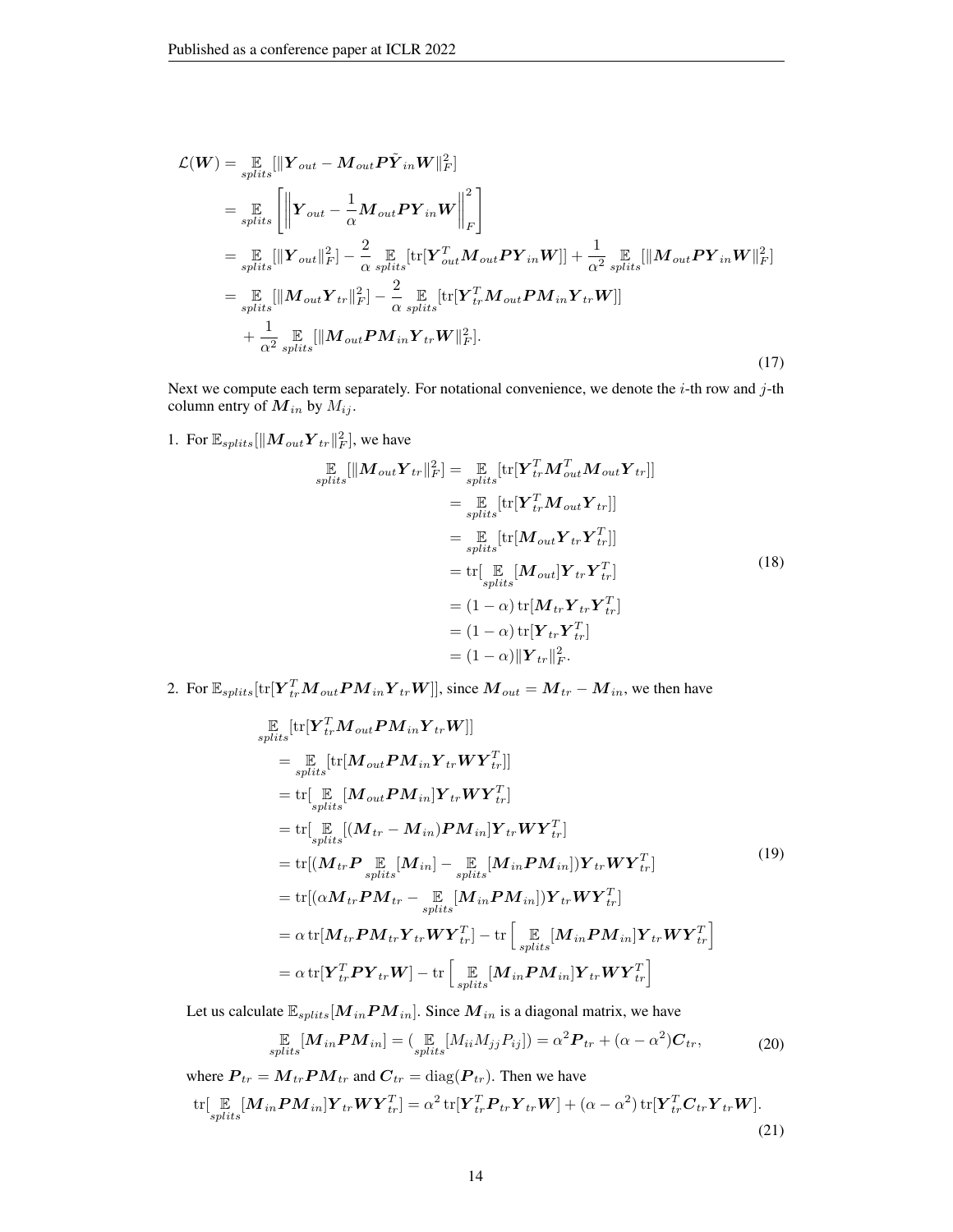Therefore,

$$
\mathbb{E}_{\text{splits}}[\text{tr}[\mathbf{Y}_{tr}^T \mathbf{M}_{out} \mathbf{P} \mathbf{M}_{in} \mathbf{Y}_{tr} \mathbf{W}]]
$$
\n
$$
= (\alpha - \alpha^2) \text{tr}[\mathbf{Y}_{tr}^T \mathbf{P}_{tr} \mathbf{Y}_{tr} \mathbf{W}] - (\alpha - \alpha^2) \text{tr}[\mathbf{Y}_{tr}^T \mathbf{C}_{tr} \mathbf{Y}_{tr} \mathbf{W}]
$$
\n
$$
= (\alpha - \alpha^2) \text{tr}[\mathbf{Y}_{tr}^T (\mathbf{P}_{tr} - \mathbf{C}_{tr}) \mathbf{Y}_{tr} \mathbf{W}].
$$
\n(22)

3. For  $\mathbb{E}_{splits}[\|M_{out}PM_{in}Y_{tr}W\|_F^2]$ , we have

$$
\mathbb{E}_{\text{splits}}[\|M_{out}PM_{in}Y_{tr}W\|_{F}^{2}] \n= \mathbb{E}_{\text{splits}}[\text{tr}[W^{T}Y_{tr}^{T}M_{in}^{T}P^{T}M_{out}^{T}M_{out}PM_{in}Y_{tr}W]] \n= \mathbb{E}_{\text{splits}}[\text{tr}[W^{T}Y_{tr}^{T}M_{in}^{T}P^{T}M_{out}PM_{in}Y_{tr}W]] \n= \text{tr}[\mathbb{E}_{\text{splits}}[W^{T}Y_{tr}^{T}M_{in}^{T}P^{T}(M_{tr}-M_{in})PM_{in}]Y_{tr}W] \n= \text{tr}[\mathbb{E}_{\text{splits}}[W^{T}Y_{tr}^{T}M_{in}^{T}P^{T}M_{tr}PM_{in}]Y_{tr}W] \n- \text{tr}[\mathbb{E}_{\text{splits}}[W^{T}Y_{tr}^{T}M_{in}^{T}P^{T}M_{in}PM_{in}]Y_{tr}W] \n= \text{tr}[W^{T}Y_{tr}^{T} \mathbb{E}_{\text{splits}}[M_{in}^{T}P^{T}M_{tr}PM_{in}]Y_{tr}W] \n= \text{tr}[W^{T}Y_{tr}^{T} \mathbb{E}_{\text{splits}}[M_{in}^{T}P^{T}M_{in}PM_{in}]Y_{tr}W] \n- \text{tr}[W^{T}Y_{tr}^{T} \mathbb{E}_{\text{splits}}[M_{in}^{T}P^{T}M_{in}PM_{in}]Y_{tr}W].
$$

Let us consider each term separately.

(a) To compute  $tr[W^TY_{tr}^T\mathbb{E}_{splits}[M_{in}^TP^TM_{tr}PM_{in}]Y_{tr}W]$ , we first define  $Q_{tr}$  =  $\text{diag}(\boldsymbol{P}_{tr}^2)^{\frac{1}{2}}$ , and then

$$
\mathbb{E}_{\text{splits}}\left[\mathbf{M}_{in}^T \mathbf{P}^T \mathbf{M}_{tr} \mathbf{P} \mathbf{M}_{in}\right]_{ij} = \mathbb{E}_{\text{splits}}\left[\sum_{k=1}^m M_{ii} M_{jj} P_{ki} P_{kj}\right]
$$
\n
$$
= \mathbb{E}_{\text{splits}}[M_{ii} M_{jj}] \sum_{k=1}^m P_{ki} P_{kj}
$$
\n
$$
= \left[\alpha^2 \mathbf{P}_{tr}^T \mathbf{P}_{tr} + (\alpha - \alpha^2) \operatorname{diag}(\mathbf{P}_{tr}^2)\right]_{ij}
$$
\n
$$
= \left[\alpha^2 \mathbf{P}_{tr}^T \mathbf{P}_{tr} + (\alpha - \alpha^2)(\mathbf{Q}_{tr}^2)\right]_{ij}.
$$
\n(24)

Therefore,

$$
\text{tr}[\boldsymbol{W}^T \boldsymbol{Y}_{tr}^T \underset{splits}{\mathbb{E}} [\boldsymbol{M}_{in}^T \boldsymbol{P}^T \boldsymbol{M}_{tr} \boldsymbol{P} \boldsymbol{M}_{in}] \boldsymbol{Y}_{tr} \boldsymbol{W}] \n= \alpha^2 \|\boldsymbol{P}_{tr} \boldsymbol{Y}_{tr} \boldsymbol{W}\|_F^2 + (\alpha - \alpha^2) \|\boldsymbol{Q}_{tr} \boldsymbol{Y}_{tr} \boldsymbol{W}\|_F^2.
$$
\n(25)

(b) To compute  $tr[\boldsymbol{W}^T \boldsymbol{Y}_{tr}^T \mathbb{E}_{splits}[\boldsymbol{M}_{in}^T \boldsymbol{P}^T \boldsymbol{M}_{in} \boldsymbol{P} \boldsymbol{M}_{in}] \boldsymbol{Y}_{tr} \boldsymbol{W}]$ , we have that

$$
\mathbb{E}_{splits}\left[\boldsymbol{M}_{in}\boldsymbol{P}^{T}\boldsymbol{M}_{in}\boldsymbol{P}\boldsymbol{M}_{in}\right]_{ij} = \mathbb{E}_{splits}[M_{ii}M_{jj}\sum_{k=1}^{n}M_{kk}P_{ki}P_{kj}]
$$
\n
$$
= \sum_{k=1}^{n}\mathbb{E}_{splits}[M_{ii}M_{jj}M_{kk}]P_{ki}P_{kj}.
$$
\n(26)

• For the diagonal entries, where  $i = j$ , we have

$$
\sum_{k=1}^{n} \mathbb{E}_{\text{plits}}[M_{ii}M_{jj}M_{kk}]P_{ki}P_{kj} = \sum_{k=1}^{n} \alpha^2 P_{tr,ki}^2 + (\alpha - \alpha^2) P_{tr,ii}^2,\tag{27}
$$

and therefore,

<span id="page-14-0"></span>
$$
\begin{split} \text{diag}\left(\mathop{\mathbb{E}}_{\text{splits}}[\boldsymbol{M}_{in}\boldsymbol{P}^T\boldsymbol{M}_{in}\boldsymbol{P}\boldsymbol{M}_{in}]\right) &= \alpha^2 \,\text{diag}(\boldsymbol{P}_{tr}^2) + (\alpha - \alpha^2)\boldsymbol{C}_{tr}^2 \\ &= \alpha^2 \boldsymbol{Q}_{tr}^2 + (\alpha - \alpha^2)\boldsymbol{C}_{tr}^2. \end{split} \tag{28}
$$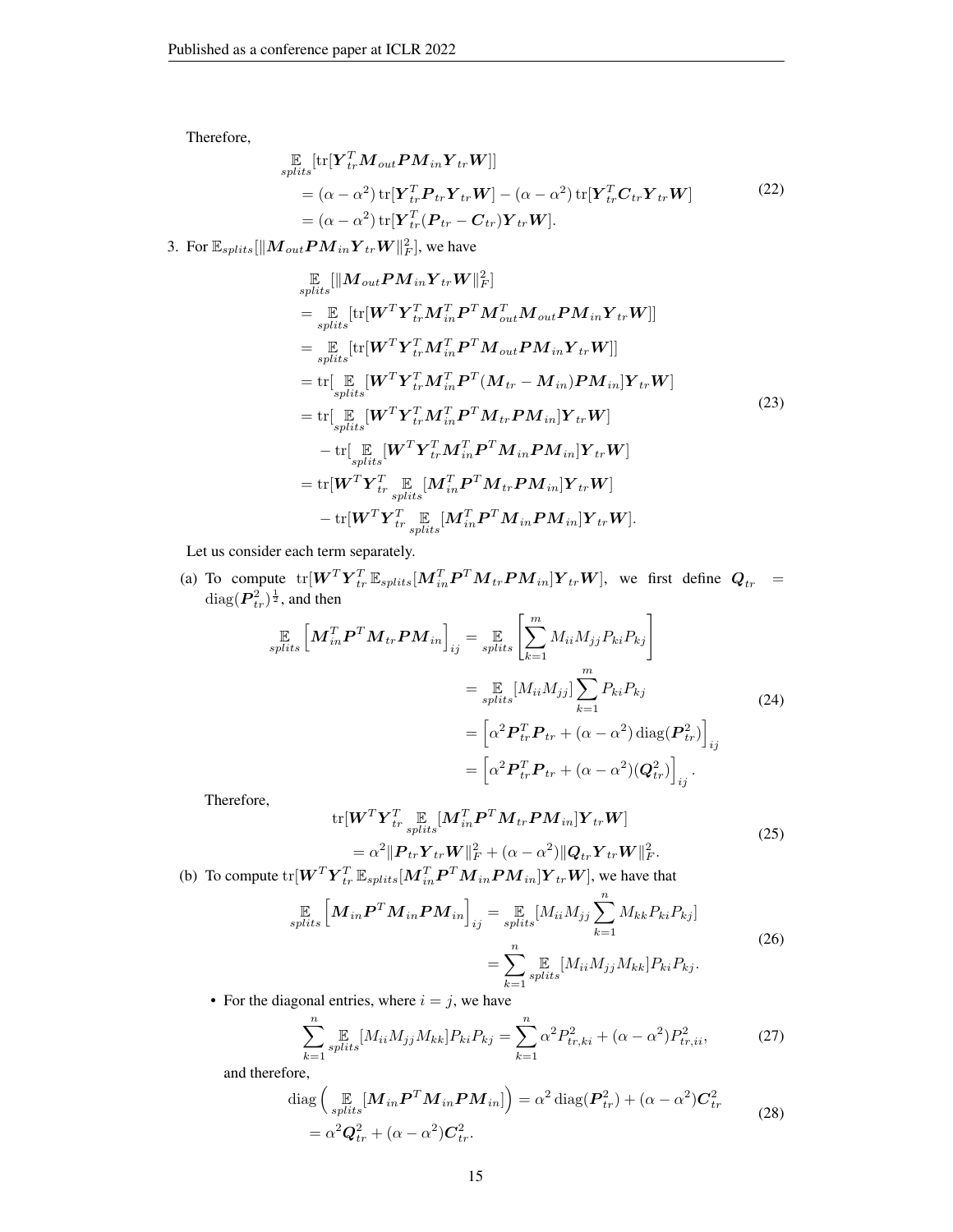• For the off-diagonal entries, where  $i \neq j$ , we have

$$
\sum_{k} \mathbb{E}_{\text{splits}}[M_{ii}M_{jj}M_{kk}]P_{ki}P_{kj} = \alpha^3 \sum_{k \neq i \land k \neq j} P_{tr,ki}P_{tr,kj} + \alpha^2 (P_{tr,ii}P_{tr,ij} + P_{tr,ji}P_{tr,jj}),
$$
\n(29)

and

<span id="page-15-0"></span>
$$
\mathbb{E}_{\text{splits}}[M_{in}P^{T}M_{in}PM_{in}]_{ij}
$$
\n
$$
= [\alpha^{3}P_{tr}^{2} + (\alpha^{2} - \alpha^{3})(C_{tr}P_{tr} + P_{tr}C_{tr})]_{ij}.
$$
\n(30)

From  $(28)$  and  $(30)$ , we know that

$$
\mathbb{E}_{\text{splits}}[M_{in}P^{T}M_{in}PM_{in}]
$$
\n
$$
=\alpha^{3}P_{tr}^{2}+(\alpha^{2}-\alpha^{3})Q_{tr}^{2}+(\alpha-3\alpha^{2}+2\alpha^{3})C_{tr}^{2}+(\alpha^{2}-\alpha^{3})(C_{tr}P_{tr}+P_{tr}C_{tr}).
$$
\n(31)

Unfortunately because  $C_{tr}P_{tr} + P_{tr}C_{tr}$  is not necessarily positive semi-definite, we cannot simplify the proof using the Cholesky decomposition. So instead we proceed as follows:

$$
\begin{split}\n&\text{tr}[\boldsymbol{W}^T \boldsymbol{Y}_{tr}^T E[\boldsymbol{M}_{in}^T \boldsymbol{P}_{tr} \boldsymbol{M}_{in} \boldsymbol{P}_{tr} \boldsymbol{M}_{in}] \boldsymbol{Y}_{tr} \boldsymbol{W}] \\
&= \text{tr}[\boldsymbol{W}^T \boldsymbol{Y}_{tr}^T (\alpha^3 \boldsymbol{P}_{tr}^2 + (\alpha^2 - \alpha^3) \text{diag}(\boldsymbol{P}_{tr}^2) + (\alpha^2 - \alpha^3)(\boldsymbol{C}_{tr} \boldsymbol{P}_{tr} + \boldsymbol{P}_{tr} \boldsymbol{C}_{tr}) \\
&+ (\alpha^2 - \alpha^3) \text{diag}((\boldsymbol{C}_{tr} \boldsymbol{P}_{tr} + \boldsymbol{P}_{tr} \boldsymbol{C}_{tr})) + (\alpha - \alpha^2) \boldsymbol{C}_{tr}^2) \boldsymbol{Y}_{tr} \boldsymbol{W}] \\
&= \text{tr}[\alpha^3 \boldsymbol{W}^T \boldsymbol{Y}_{tr}^T \boldsymbol{P}_{tr}^2 \boldsymbol{Y}_{tr} \boldsymbol{W} + (\alpha^2 - \alpha^3) \boldsymbol{W}^T \boldsymbol{Y}_{tr}^T \text{diag}(\boldsymbol{P}_{tr}^2) \boldsymbol{Y}_{tr} \boldsymbol{W} \\
&+ (\alpha^2 - \alpha^3) \boldsymbol{W}^T \boldsymbol{Y}_{tr}^T (\boldsymbol{C}_{tr} \boldsymbol{P}_{tr} + \boldsymbol{P}_{tr} \boldsymbol{C}_{tr}) \boldsymbol{Y}_{tr} \boldsymbol{W} \\
&+ (\alpha - 3\alpha^2 + 2\alpha^3) \boldsymbol{W}^T \boldsymbol{Y}_{tr}^T \boldsymbol{C}_{tr}^2 \boldsymbol{Y}_{tr} \boldsymbol{W}] \\
&= \alpha^3 \|\boldsymbol{P}_{tr} \boldsymbol{Y}_{tr} \boldsymbol{W}\|_F^2 + (\alpha^2 - \alpha^3) \|\boldsymbol{Q}_{tr} \boldsymbol{Y}_{tr} \boldsymbol{W}\|_F^2 + (\alpha - 3\alpha^2 + 2\alpha^3) \|\boldsymbol{C}_{tr} \boldsymbol{Y}_{tr} \boldsymbol{W}\|_F^2 \\
&+ (\alpha^2 - \alpha^3) \text{tr}[\boldsymbol{W}^T \boldsymbol{Y}_{tr}^T (\boldsymbol{C}_{tr} \boldsymbol{P}_{tr} + \boldsymbol{P}_{tr} \boldsymbol{C}_{tr}) \boldsymbol{Y}_{tr} \boldsymbol{W}].\n\end{split} \tag{32}
$$

Combining the three terms, we get

$$
\mathbb{E}_{splits}[\|M_{out}PM_{in}Y_{tr}W\|_{F}^{2}]
$$
\n
$$
= (\alpha^{2} - \alpha^{3})\|P_{tr}Y_{tr}W\|_{F}^{2} + (\alpha - 2\alpha^{2} + \alpha^{3})\|Q_{tr}Y_{tr}W\|_{F}^{2}
$$
\n
$$
- (\alpha^{2} - \alpha^{3})\text{tr}[W^{T}Y_{tr}(P_{tr}C_{tr} + C_{tr}P_{tr})Y_{tr}W] - (\alpha - 3\alpha^{2} + 2\alpha^{3})\|C_{tr}Y_{tr}W\|_{F}^{2}.
$$
\n(33)

The overall result  $\mathcal{L}(\boldsymbol{W})$  is

$$
\mathbb{E}_{\text{splits}}[\|\mathbf{Y}_{out} - \mathbf{M}_{out}\mathbf{P}\tilde{\mathbf{Y}}_{in}\mathbf{W}\|_{F}^{2}]
$$
\n
$$
= \mathbb{E}_{\text{splits}}[\|\mathbf{M}_{out}\mathbf{Y}_{tr}\|_{F}^{2}] - \frac{2}{\alpha} \mathbb{E}_{\text{splits}}[\text{tr}[\mathbf{Y}_{tr}^{T}\mathbf{M}_{out}\mathbf{P}\mathbf{M}_{in}\mathbf{Y}_{tr}\mathbf{W}]]
$$
\n
$$
+ \frac{1}{\alpha^{2}} \mathbb{E}_{\text{splits}}[\|\mathbf{M}_{out}\mathbf{P}\mathbf{M}_{in}\mathbf{Y}_{tr}\mathbf{W}\|_{F}^{2}]
$$
\n
$$
= (1 - \alpha)\|\mathbf{Y}_{tr}\|_{F}^{2} - 2(1 - \alpha)\,\text{tr}[\mathbf{Y}_{tr}^{T}(\mathbf{P}_{tr} - \mathbf{C}_{tr})\mathbf{Y}_{tr}\mathbf{W}] + (1 - \alpha)\|\mathbf{P}_{tr}\mathbf{Y}_{tr}\mathbf{W}\|_{F}^{2}
$$
\n
$$
+ (\frac{1}{\alpha} - 2 + \alpha)\|\mathbf{Q}_{tr}\mathbf{Y}_{tr}\mathbf{W}\|_{F}^{2} - (1 - \alpha)\,\text{tr}[\mathbf{W}^{T}\mathbf{Y}_{tr}(\mathbf{P}_{tr}\mathbf{C}_{tr} + \mathbf{C}_{tr}\mathbf{P}_{tr})\mathbf{Y}_{tr}\mathbf{W}]
$$
\n
$$
- (\frac{1}{\alpha} - 3 + 2\alpha)\|\mathbf{C}_{tr}\mathbf{Y}_{tr}\mathbf{W}\|_{F}^{2},
$$
\n(34)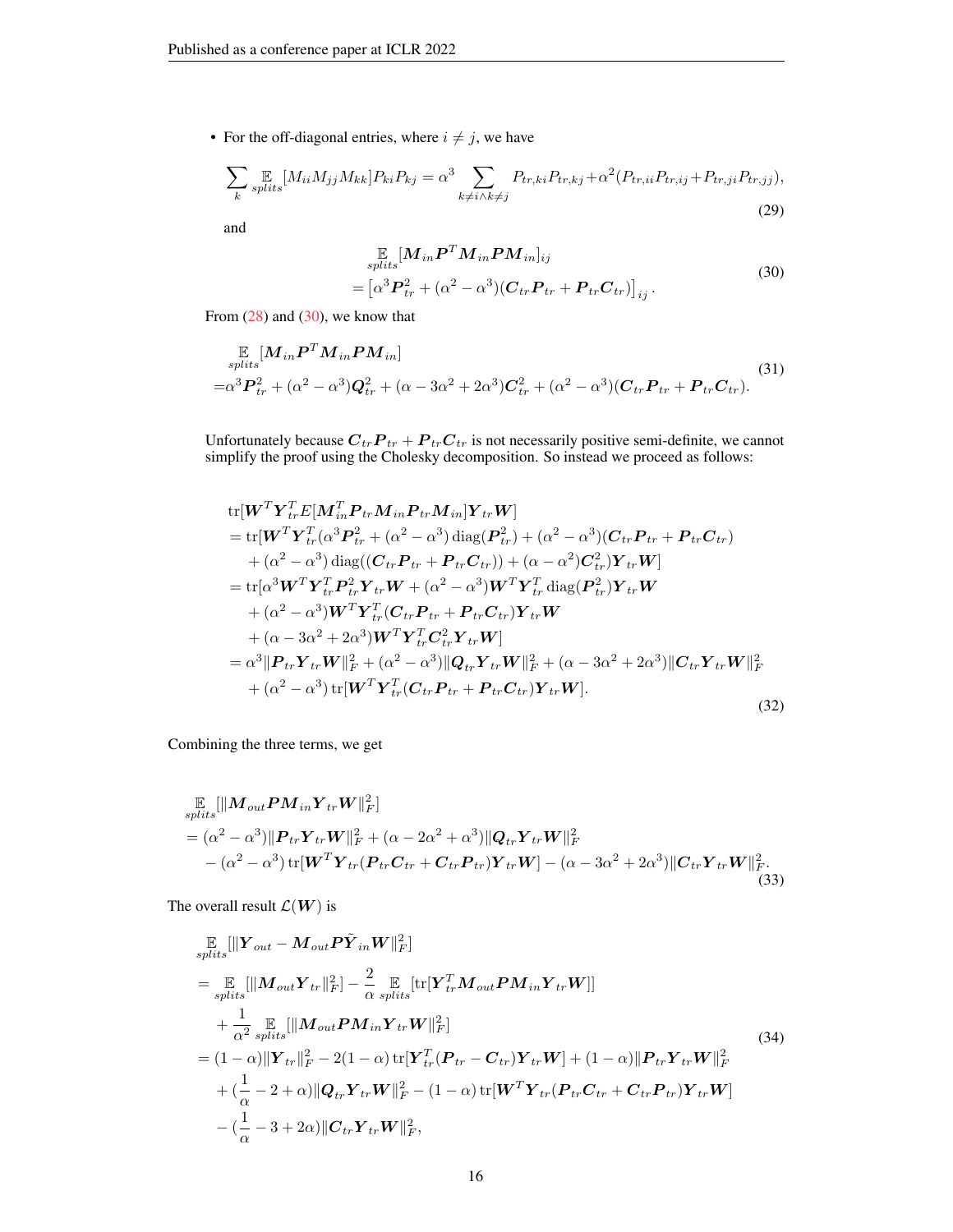where  $\boldsymbol{C}_{tr} = \text{diag}(\boldsymbol{P}_{tr})$  and  $\boldsymbol{Q}_{tr} = \text{diag}(\boldsymbol{P}_{tr}^2)^{\frac{1}{2}}$ .

Next we compute  $\|\boldsymbol{Y}_{tr} - \boldsymbol{M}_{tr}(\boldsymbol{P}-\boldsymbol{C})\boldsymbol{Y}_{tr}\boldsymbol{W}\|_F^2$ . Since

$$
\|M_{tr}(\mathbf{P}-\mathbf{C})\mathbf{Y}_{tr}\mathbf{W}\|_{F}^{2} = \|(\mathbf{P}_{tr}-\mathbf{C}_{tr})\mathbf{Y}_{tr}\mathbf{W}\|_{F}^{2}
$$
\n
$$
= \text{tr}[\mathbf{W}^{T}\mathbf{Y}_{tr}^{T}(\mathbf{P}_{tr}-\mathbf{C}_{tr})^{T}(\mathbf{P}_{tr}-\mathbf{C}_{tr})\mathbf{Y}_{tr}\mathbf{W}]
$$
\n
$$
= \| \mathbf{P}_{tr}\mathbf{Y}_{tr}\mathbf{W}\|_{F}^{2} + \| \mathbf{C}_{tr}\mathbf{Y}_{tr}\mathbf{W}\|_{F}^{2} - \text{tr}[\mathbf{W}^{T}\mathbf{Y}_{tr}(\mathbf{P}_{tr}\mathbf{C}_{tr}+\mathbf{C}_{tr}\mathbf{P}_{tr})\mathbf{Y}_{tr}\mathbf{W}],
$$
\n(35)

we have that

$$
\|Y_{tr} - M_{tr}(P - C)Y_{tr}W\|_F^2
$$
  
=\|Y\_{tr}\|\_F^2 + \|P\_{tr}Y\_{tr}W\|\_F^2 + \|C\_{tr}Y\_{tr}W\|\_F^2  
-\text{tr}[W^T Y\_{tr}(P\_{tr}C\_{tr} + C\_{tr}P\_{tr})Y\_{tr}W] - 2\text{tr}[Y\_{tr}^T(P\_{tr} - C\_{tr})Y\_{tr}W]. (36)

Therefore,

$$
\frac{1}{1-\alpha} \mathop{\mathbb{E}}_{splits} [\|Y_{out} - M_{out} P \tilde{Y}_{in} W\|_{F}^{2}] \n= \|Y_{tr}\|_{F}^{2} - 2 \text{tr}[Y_{tr}^{T} (P_{tr} - C_{tr}) Y_{tr} W] + \|P_{tr} Y_{tr} W\|_{F}^{2} \n+ \frac{1-\alpha}{\alpha} \|Q_{tr} Y_{tr} W\|_{F}^{2} - \text{tr}[W^{T} Y_{tr} (P_{tr} C_{tr} + C_{tr} P_{tr}) Y_{tr} W] + \frac{2\alpha - 1}{\alpha} \|C_{tr} Y_{tr} W\|_{F}^{2} \n= \|Y_{tr} - M_{tr} (P - C) Y_{tr} W\|_{F}^{2} + \frac{1-\alpha}{\alpha} \|Q_{tr} Y_{tr} W\|_{F}^{2} - \frac{1-\alpha}{\alpha} \|C_{tr} Y_{tr} W\|_{F}^{2}.
$$
\n(37)

Let  $\boldsymbol{U} = (\text{diag}(\boldsymbol{P}^T\boldsymbol{P}) - \boldsymbol{C}^T\boldsymbol{C})^{\frac{1}{2}}$ , and  $\boldsymbol{\Gamma} = \boldsymbol{U}\boldsymbol{Y}_{tr}$ . Then we have

$$
\frac{1}{1-\alpha} \mathop{\mathbb{E}}_{splits}[\|\boldsymbol{Y}_{out} - \boldsymbol{M}_{out} \boldsymbol{P} \tilde{\boldsymbol{Y}}_{in} \boldsymbol{W}\|_{F}^{2}]
$$
\n
$$
= \|\boldsymbol{Y}_{tr} - \boldsymbol{M}_{tr} (\boldsymbol{P} - \boldsymbol{C}) \boldsymbol{Y}_{tr} \boldsymbol{W}\|_{F}^{2} + \frac{1-\alpha}{\alpha} \|\boldsymbol{M}_{tr} \boldsymbol{U} \boldsymbol{Y}_{tr} \boldsymbol{W}\|_{F}^{2}
$$
\n
$$
= \|\boldsymbol{Y}_{tr} - \boldsymbol{M}_{tr} (\boldsymbol{P} - \boldsymbol{C}) \boldsymbol{Y}_{tr} \boldsymbol{W}\|_{F}^{2} + \frac{1-\alpha}{\alpha} \|\boldsymbol{U} \boldsymbol{Y}_{tr} \boldsymbol{W}\|_{F}^{2}
$$
\n
$$
= \|\boldsymbol{Y}_{tr} - \boldsymbol{M}_{tr} (\boldsymbol{P} - \boldsymbol{C}) \boldsymbol{Y}_{tr} \boldsymbol{W}\|_{F}^{2} + \frac{1-\alpha}{\alpha} \|\boldsymbol{\Gamma} \boldsymbol{W}\|_{F}^{2}.
$$
\n(38)

# B.2 PROOF OF COROLLARY [1](#page-4-3)

We have that

$$
\frac{1}{1-\alpha} \mathop{\mathbb{E}}_{splits} \left[ \|\boldsymbol{Y}_{out} - \boldsymbol{M}_{out} \boldsymbol{P} \boldsymbol{X} \boldsymbol{W}_{x} - \boldsymbol{M}_{out} \boldsymbol{P} \tilde{\boldsymbol{Y}}_{in} \boldsymbol{W}_{y} \|_{F}^{2} \right]
$$
\n
$$
= \frac{1}{1-\alpha} \mathop{\mathbb{E}}_{splits} \left[ \|\boldsymbol{Y}_{out} - \boldsymbol{M}_{out} \boldsymbol{P} \tilde{\boldsymbol{Y}}_{in} \boldsymbol{W}_{y} \|_{F}^{2} \right]
$$
\n
$$
+ \|\boldsymbol{M}_{out} \boldsymbol{P} \boldsymbol{X} \boldsymbol{W}_{x} \|_{F}^{2} - 2 \operatorname{tr}[\boldsymbol{Y}_{out}^{T} \boldsymbol{M}_{out} \boldsymbol{P} \boldsymbol{X} \boldsymbol{W}_{x}] + \frac{2}{\alpha} \operatorname{tr}[\boldsymbol{W}_{y}^{T} \boldsymbol{Y}_{in}^{T} \boldsymbol{P}^{T} \boldsymbol{M}_{out} \boldsymbol{P} \boldsymbol{X} \boldsymbol{W}_{x}] \right]
$$
\n
$$
= \|\boldsymbol{Y}_{tr} - (\boldsymbol{P}_{tr} - \boldsymbol{C}_{tr}) \boldsymbol{Y}_{tr} \boldsymbol{W}_{y} \|_{F}^{2} + \frac{1-\alpha}{\alpha} \|\boldsymbol{\Gamma} \boldsymbol{W}_{y} \|_{F}^{2}
$$
\n
$$
+ \|\boldsymbol{M}_{tr} \boldsymbol{P} \boldsymbol{X} \boldsymbol{W}_{x} \|_{F}^{2} - 2 \operatorname{tr}[\boldsymbol{Y}_{tr}^{T} \boldsymbol{P} \boldsymbol{X} \boldsymbol{W}_{x}] + 2 \operatorname{tr}[\boldsymbol{W}_{y}^{T} \boldsymbol{Y}_{tr}^{T} (\boldsymbol{P}_{tr} - \boldsymbol{C}_{tr}) \boldsymbol{P} \boldsymbol{X} \boldsymbol{W}_{x}]
$$
\n
$$
= \|\boldsymbol{Y}_{tr} - \boldsymbol{M}_{tr} \boldsymbol{P} \boldsymbol{X} \boldsymbol{W}_{x} - (\boldsymbol{P}_{tr} - \boldsymbol{C}_{tr}) \boldsymbol{Y}_{tr} \boldsymbol{W}_{y} \|_{F}^{2} + \frac{1-\alpha}{\alpha} \|\boldsymbol{\Gamma} \boldsymbol{W}_{y} \|_{F}^{2}
$$
\n
$$
= \|\boldsymbol{Y}_{tr} - \bold
$$

which proves the conclusion.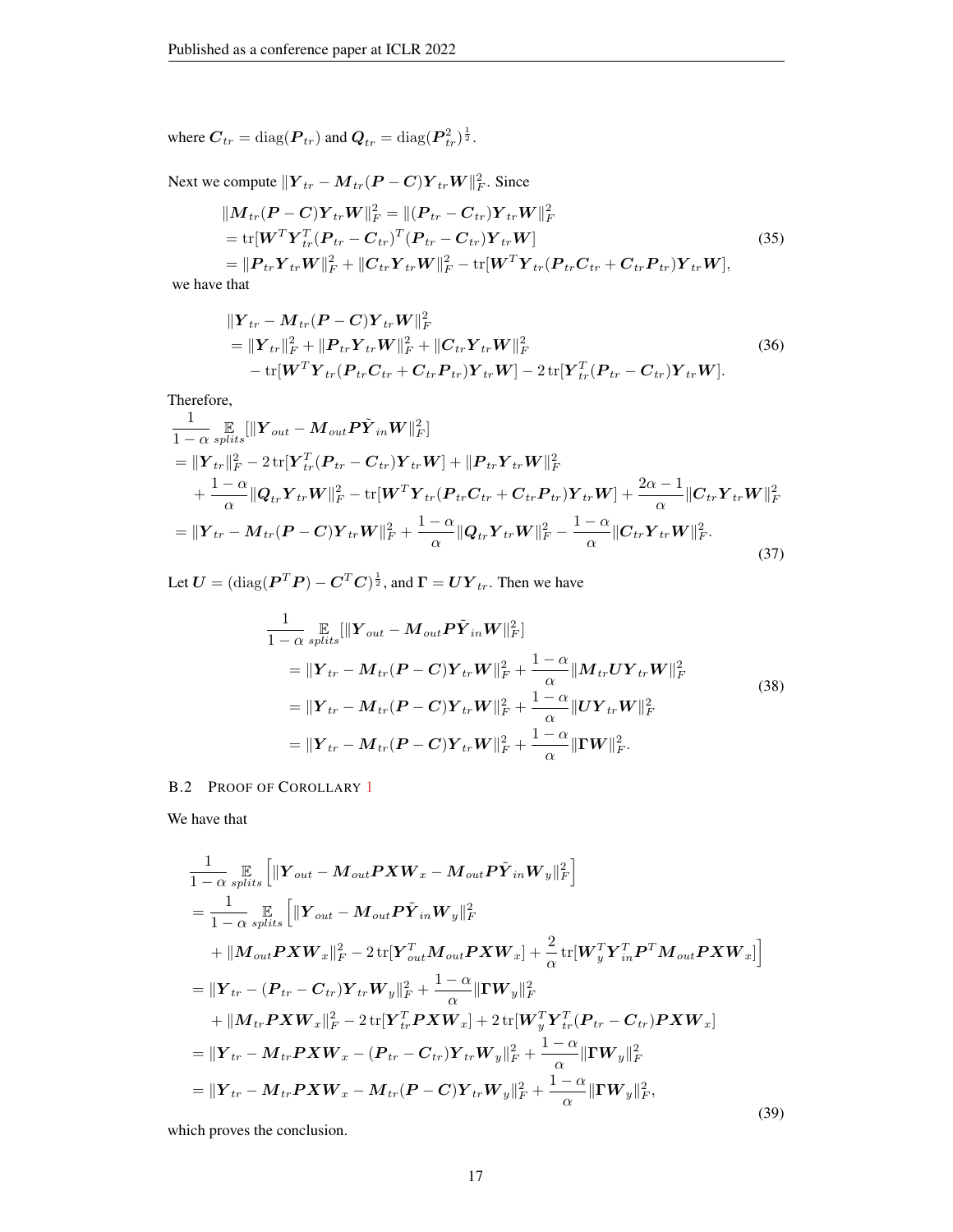# <span id="page-17-0"></span>B.3 PROOF OF THEOREM [2](#page-5-3)

We begin by noting that

$$
\mathbb{E}_{splits}[M_{out}P\tilde{Y}_{in}W_{y}] = \frac{1}{\alpha} \mathbb{E}_{splits}[M_{tr}PY_{in}W_{y}] - \frac{1}{\alpha} \mathbb{E}_{splits}[M_{in}PY_{in}W_{y}] \n= \frac{1}{\alpha} M_{tr}P \mathbb{E}_{splits}[M_{in}]Y_{tr}W_{y} - \frac{1}{\alpha} \mathbb{E}_{splits}[M_{in}PM_{in}]Y_{tr}W_{y} \n= M_{tr}PY_{tr}W_{y} - (\alpha P_{tr} - \alpha C_{tr} + C_{tr})Y_{tr}W_{y} \n= (1 - \alpha) M_{tr}PY_{tr}W_{y} - (1 - \alpha)C_{tr}Y_{tr}W_{y} \n= (1 - \alpha) M_{tr}(P - C)Y_{tr}W_{y}.
$$
\n(40)

And then by Jensen's inequality we have

$$
\mathbb{E}_{\text{splits}}[\text{CrossEntropy}_{\mathcal{D}_{\text{out}}}(Y_{\text{out}}, M_{\text{out}}P X W_x + M_{\text{out}} P \tilde{Y}_{\text{in}} W_y)]
$$
\n
$$
\geq \text{CrossEntropy}_{\mathcal{D}_{\text{out}}}(Y_{\text{out}}, \mathbb{E}_{\text{splits}}[M_{\text{out}} P X W_x + M_{\text{out}} P \tilde{Y}_{\text{in}} W_y])
$$
\n
$$
= \text{CrossEntropy}_{\mathcal{D}_{\text{tr}}}(Y_{\text{tr}}, (1-\alpha)(P X W_x + (P - C) Y_{\text{tr}} W_y))).
$$
\n(41)

Notice based on the nature of cross-entropy, if  $0 < \alpha < 1$ , we have

CrossEntropy
$$
(\mathbf{Z}, (1-\alpha)\tilde{\mathbf{Z}}) \ge (1-\alpha)
$$
CrossEntropy $(\mathbf{Z}, \tilde{\mathbf{Z}})$ . (42)

Therefore,

$$
\frac{1}{1-\alpha} \mathop{\mathbb{E}}_{splits} [\text{CrossEntropy}_{\mathcal{D}_{out}}(\mathbf{Y}_{out}, \mathbf{P} \mathbf{X} \mathbf{W}_x + \mathbf{P} \tilde{\mathbf{Y}}_{in} \mathbf{W}_y)]
$$
\n
$$
\geq \text{CrossEntropy}_{\mathcal{D}_{tr}}(\mathbf{Y}_{tr}, \mathbf{X} \mathbf{W}_x + (\mathbf{P} - \mathbf{C}) \mathbf{Y}_{tr} \mathbf{W}_y).
$$
\n(43)

### <span id="page-17-1"></span>B.4 PROOF OF THEOREM [3](#page-5-4)

Although the label trick splits are drawn randomly using an iid Bernoulli distribution to sample the elements to be added to either  $\mathcal{D}_{in}$  or  $\mathcal{D}_{out}$ , we can equivalently decompose this process into two parts. First, we draw  $|\mathcal{D}_{out}|$  from a binomial distribution  $P[|\mathcal{D}_{out}|] = \text{Binom}[m, 1-\alpha]$ , where m is the number of trials and  $1 - \alpha$  is the success probability. And then we choose the elements to be assigned to  $\mathcal{D}_{out}$  uniformly over the possible combinations  $\binom{m}{|\mathcal{D}_{out}|}$ .

Given that when  $|\mathcal{D}_{out}| = 0$  there is no contribution to the loss, we may therefore reexpress the lefthand side of [\(12\)](#page-5-5), excluding the limit, as

$$
\frac{1}{1-\alpha} \mathop{\mathbb{E}}_{splits}\Big[\sum_{i\in\mathcal{D}_{out}} \ell(\mathbf{y}_i, f_{GNN}[\mathbf{X}, \mathbf{Y}_{in}; \mathbf{W}]_i)\Big] =
$$
\n
$$
\frac{P[|\mathcal{D}_{out}| = 1]}{1-\alpha} \mathop{\mathbb{E}}_{P[\mathcal{D}_{out}||\mathcal{D}_{out}] = 1]} \Big[\sum_{i\in\mathcal{D}_{out}} \ell(\mathbf{y}_i, f_{GNN}[\mathbf{X}, \mathbf{Y}_{in}; \mathbf{W}]_i)\Big] + \frac{P[|\mathcal{D}_{out}| > 1]}{1-\alpha} \mathop{\mathbb{E}}_{P[\mathcal{D}_{out}||\mathcal{D}_{out}] > 1]} \Big[\sum_{i\in\mathcal{D}_{out}} \ell(\mathbf{y}_i, f_{GNN}[\mathbf{X}, \mathbf{Y}_{in}; \mathbf{W}]_i)\Big],
$$
\n(44)

where it naturally follows that

$$
P\left[\mathcal{D}_{out}||\mathcal{D}_{out}|=1\right] \left[\sum_{i\in\mathcal{D}_{out}}\ell(\boldsymbol{y}_{i},\,f_{GNN}[\boldsymbol{X},\boldsymbol{Y}_{in};\boldsymbol{\mathcal{W}}]_{i})\right] = \frac{1}{m}\sum_{i=1}^{m}\ell(\boldsymbol{y}_{i},\,f_{GNN}[\boldsymbol{X},\boldsymbol{Y}_{tr}-\boldsymbol{Y}_{i};\boldsymbol{\mathcal{W}}]_{i}).
$$
\n(45)

We also have that

$$
\frac{P\left[|\mathcal{D}_{out}| > 1\right]}{1-\alpha} = \frac{\sum_{i=2}^{m} \binom{m}{i} (1-\alpha)^i \alpha^{m-i}}{1-\alpha} = \sum_{i=2}^{m} \binom{m}{i} (1-\alpha)^{i-1} \alpha^{m-i} \tag{46}
$$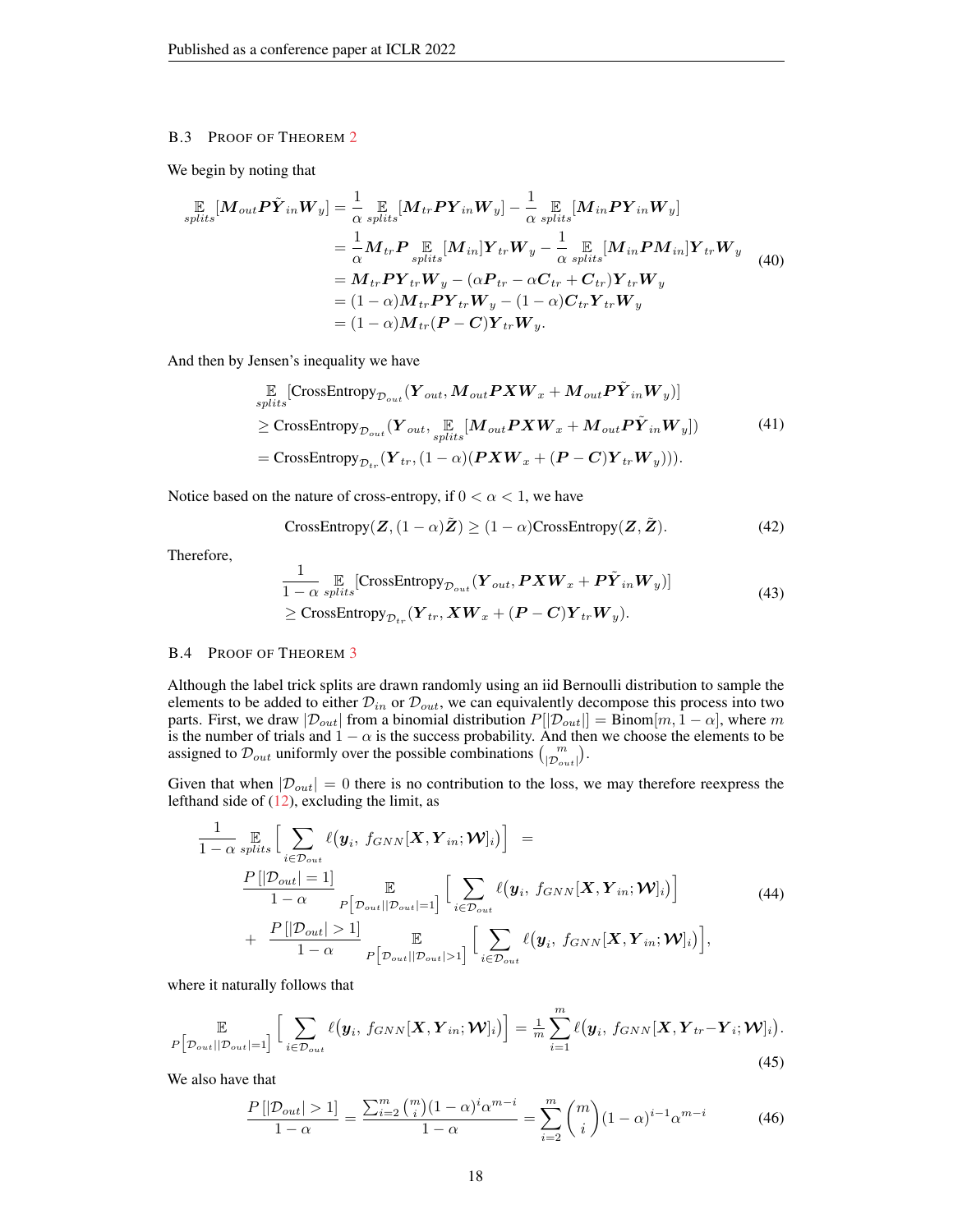<span id="page-18-1"></span>and

$$
\frac{P[|\mathcal{D}_{out}|=1]}{1-\alpha} = \frac{m(1-\alpha)\alpha^{m-1}}{1-\alpha} = m\alpha^{m-1}.
$$
 (47)

From these expressions, we then have that

$$
\lim_{\alpha \to 1} \frac{P[|\mathcal{D}_{out}| > 1]}{1 - \alpha} = 0 \text{ and } \lim_{\alpha \to 1} \frac{P[|\mathcal{D}_{out}| = 1]}{1 - \alpha} = m. \tag{48}
$$

And given the assumption that  $\left|\sum_{i \in \mathcal{D}_{out}} \ell(\mathbf{y}_i, f_{GNN}[\mathbf{X}, \mathbf{Y}_{in}; \mathbf{\mathcal{W}}]_i)\right| < B < \infty$  for some B, we also have

$$
\mathbb{E}\left[\mathcal{D}_{out}||\mathcal{D}_{out}|>1\right] \left[\sum_{i\in\mathcal{D}_{out}}\ell(\boldsymbol{y}_i, f_{GNN}[\boldsymbol{X}, \boldsymbol{Y}_{in}; \boldsymbol{\mathcal{W}}]_i)\right] < \mathbb{E}\left[\mathcal{D}_{out}||\mathcal{D}_{out}|>1\right] \left[B\right] = B,\tag{49}
$$

where the bound is independent of  $\alpha$ . Consequently,

$$
\lim_{\alpha \to 1} \frac{P\left[|\mathcal{D}_{out}| > 1\right]}{1 - \alpha} \mathbb{E}_{P\left[\mathcal{D}_{out}||\mathcal{D}_{out}| > 1\right]} \left[\sum_{i \in \mathcal{D}_{out}} \ell(\mathbf{y}_i, f_{GNN}[\mathbf{X}, \mathbf{Y}_{in}; \mathbf{W}]_i)\right] = 0 \tag{50}
$$

such that when combined with the other expressions above, the conclusion

$$
\lim_{\alpha \to 1} \left\{ \frac{1}{1 - \alpha} \mathop{\mathbb{E}}_{splits} \left[ \sum_{i \in \mathcal{D}_{out}} \ell(\mathbf{y}_i, f_{GNN}[\mathbf{X}, \mathbf{Y}_{in}; \mathbf{W}]_i) \right] \right\} = \sum_{i=1}^m \ell(\mathbf{y}_i, f_{GNN}[\mathbf{X}, \mathbf{Y}_{tr} - \mathbf{Y}_i; \mathbf{W}]_i)
$$
\n(51)

obviously follows.

# <span id="page-18-0"></span>C EXPERIMENTAL DETAILS

### C.1 TRAINABLE LABEL PROPAGATION

In Table [1,](#page-7-0) we employ trainable label propagation with the same settings as the original label propagation algorithm, including the trade-off term  $\lambda$  in [\(1\)](#page-2-3) and the number of propagation steps. In the implementation, we set  $\lambda$  as 0.6 and use 50 propagation steps. We search the best splitting probability  $\alpha$  in the range of  $\{0.05, 0.1, \ldots, 0.95\}$ .

# C.2 DETERMINISTIC LABEL TRICK APPLIED TO GNNS WITH LINEAR LAYERS

We use three models with linear propagation layers and simply choose one specific set of hyperparameters and run the model on each dataset with or without label trick in Table [3.](#page-7-1) The hyperparameters for each model is described as follows. For TWIRLS, we use 2 propagation steps for the linear propagation layers and  $\lambda$  is set to 1 [\(Yang et al.,](#page-10-15) [2021\)](#page-10-15). For SIGN, we sum up all immediate results instead of concatenating them to simplify the implementation and speed up training. Our SIGN model also use 5 propagation steps, and we tune the number of MLP layers from 1 or 2 on each dataset. And for SGC, the number of propagation steps is set to 3, and there is one extra linear transformation after the propagation steps.

# C.3 EFFECT OF SPLITTING PROBABILITY

To further present the effect of splitting probability  $\alpha$ , in Figure [1,](#page-8-0) we use  $\alpha$  in the range of {0.00625, 0.0125, 0.025, 0.05, 0.1, 0.2, 0.3, 0.4, 0.5, 0.6, 0.7, 0.8, 0.9, 0.95, 0.975, 0.9875, 0.99375} to compare a linear model (similar to a trainable label propagation algorithm with features and labels as input) with a three-layer GCN (Kipf  $\&$  Welling, [2017\)](#page-9-1). Each model uses the same set of hyperparameters, except for the number of epochs, since when  $\alpha$  is close to zero or one, the model requires more epochs to converge. For the linear model,  $\lambda$  is set to 0.9 and the number of propagation steps is 9. The GCN has 256 hidden channels and an activation function of ReLU.